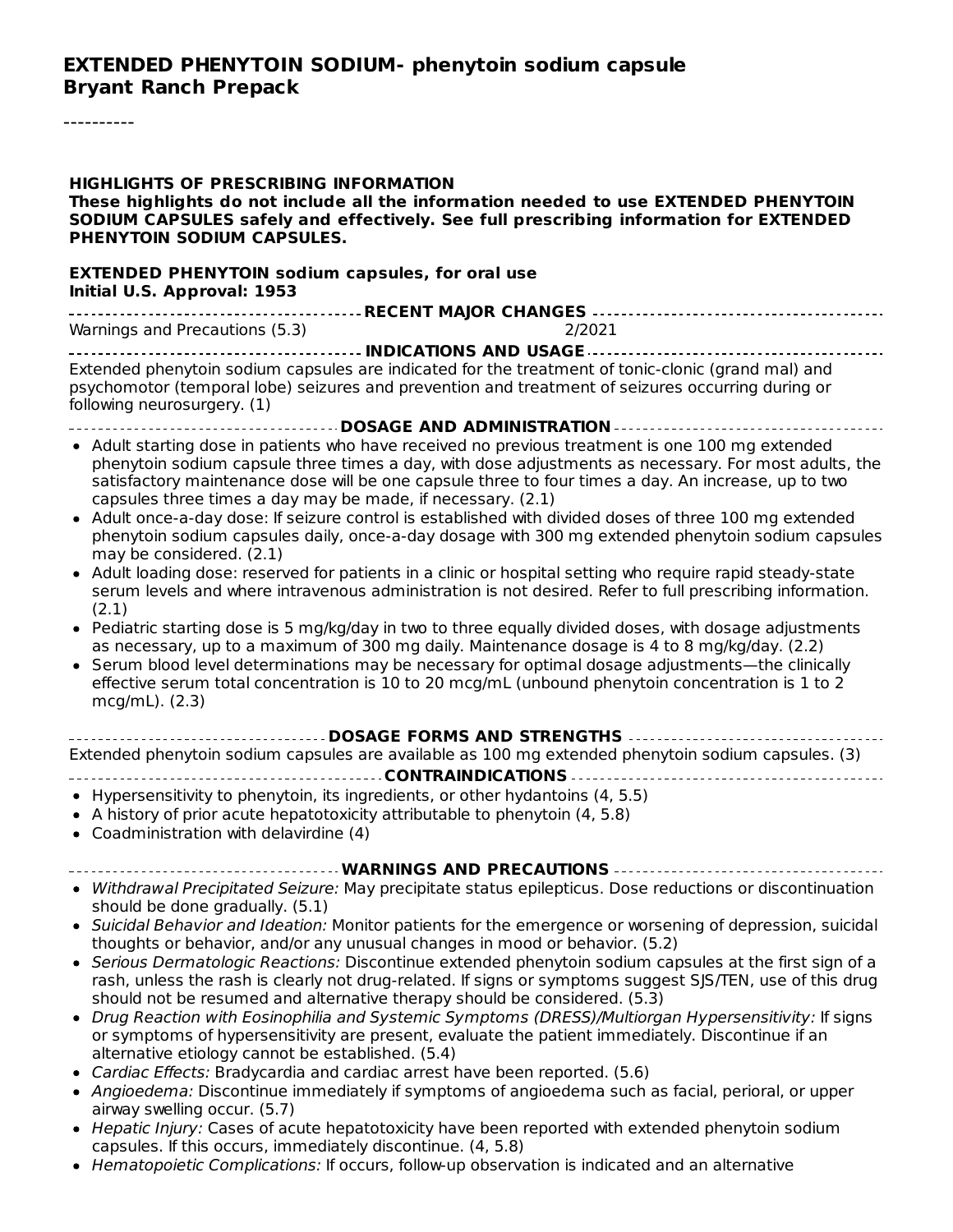Hematopoietic Complications: If occurs, follow-up observation is indicated and an alternative antiepileptic treatment should be used. (5.9)

**ADVERSE REACTIONS**

The most common adverse reactions are nervous system reactions, including nystagmus, ataxia, slurred speech, decreased coordination, somnolence, and mental confusion. (6)

#### **To report SUSPECTED ADVERSE REACTIONS, contact Aurobindo Pharma USA, Inc. at 1-866- 850-2876 or FDA at 1-800-FDA-1088 or www.fda.gov/medwatch.**

#### **DRUG INTERACTIONS**

Multiple drug interactions because of extensive plasma protein binding, saturable metabolism and potent induction of hepatic enzymes. (7.1, 7.2)

**USE IN SPECIFIC POPULATIONS**

- Pregnancy: Prenatal exposure to phenytoin may increase the risks for congenital malformations and other adverse developmental outcomes. (5.13, 8.1)
- Renal and/or Hepatic Impairment or Hypoalbuminemia: Monitor unbound phenytoin concentrations in these patients. (8.6)

#### **See 17 for PATIENT COUNSELING INFORMATION and Medication Guide.**

**Revised: 2/2022**

### **FULL PRESCRIBING INFORMATION: CONTENTS\***

#### **1 INDICATIONS AND USAGE**

#### **2 DOSAGE AND ADMINISTRATION**

- 2.1 Adult Dosage
- 2.2 Pediatric Dosage
- 2.3 Dosage Adjustments
- 2.4 Switching Between Phenytoin Formulations
- 2.5 Dosing in Patients with Renal or Hepatic Impairment or Hypoalbuminemia
- 2.6 Geriatric Dosage
- 2.7 Dosing during Pregnancy

### **3 DOSAGE FORMS AND STRENGTHS**

#### **4 CONTRAINDICATIONS**

#### **5 WARNINGS AND PRECAUTIONS**

- 5.1 Withdrawal Precipitated Seizure, Status Epilepticus
- 5.2 Suicidal Behavior and Ideation
- 5.3 Serious Dermatologic Reactions

5.4 Drug Reaction with Eosinophilia and Systemic Symptoms (DRESS)/Multiorgan **Hypersensitivity** 

- 5.5 Hypersensitivity
- 5.6 Cardiac Effects
- 5.7 Angioedema
- 5.8 Hepatic Injury
- 5.9 Hematopoietic Complications
- 5.10 Effects on Vitamin D and Bone
- 5.11 Renal or Hepatic Impairment or Hypoalbuminemia
- 5.12 Exacerbation of Porphyria
- 5.13 Teratogenicity and Other Harm to the Newborn
- 5.14 Hyperglycemia
- 5.15 Serum Phenytoin Levels above Therapeutic Range

# **6 ADVERSE REACTIONS**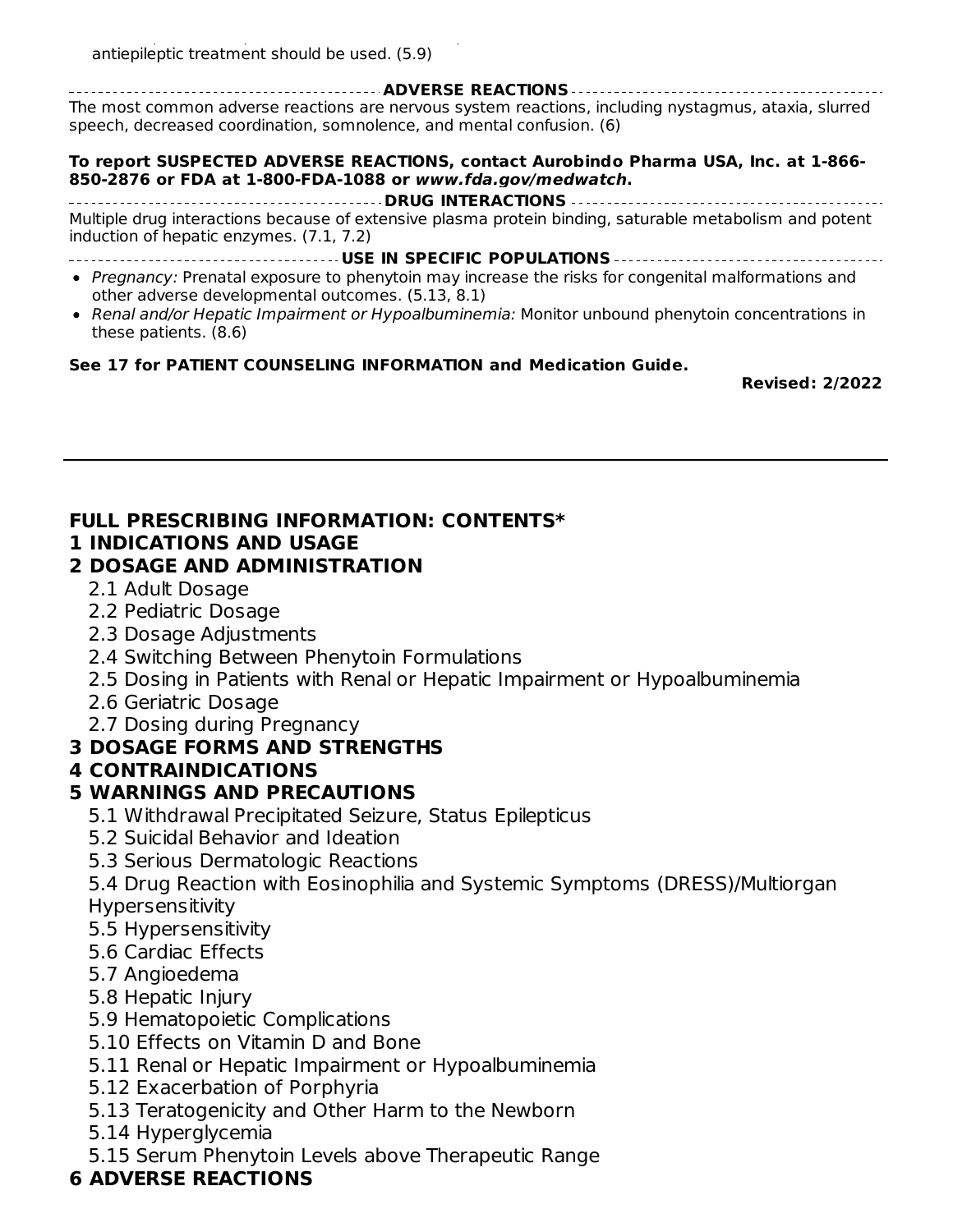# **7 DRUG INTERACTIONS**

- 7.1 Drugs that Affect Phenytoin Concentrations
- 7.2 Drugs Affected by Phenytoin
- 7.3 Drug Enteral Feeding/Nutritional Preparations Interaction

# 7.4 Drug/Laboratory Test Interactions

### **8 USE IN SPECIFIC POPULATIONS**

- 8.1 Pregnancy
- 8.2 Lactation
- 8.4 Pediatric Use
- 8.5 Geriatric Use
- 8.6 Renal and/or Hepatic Impairment or Hypoalbuminemia
- 8.7 Use in Patients with Decreased CYP2C9 Function

#### **10 OVERDOSAGE**

#### **11 DESCRIPTION**

### **12 CLINICAL PHARMACOLOGY**

- 12.1 Mechanism of Action
- 12.3 Pharmacokinetics
- 12.5 Pharmacogenomics

### **13 NONCLINICAL TOXICOLOGY**

13.1 Carcinogenesis, Mutagenesis, Impairment of Fertility

### **16 HOW SUPPLIED/STORAGE AND HANDLING**

#### **17 PATIENT COUNSELING INFORMATION**

\* Sections or subsections omitted from the full prescribing information are not listed.

# **FULL PRESCRIBING INFORMATION**

### **1 INDICATIONS AND USAGE**

Extended phenytoin sodium capsules are indicated for the treatment of tonic-clonic (grand mal) and psychomotor (temporal lobe) seizures and prevention and treatment of seizures occurring during or following neurosurgery.

# **2 DOSAGE AND ADMINISTRATION**

# **2.1 Adult Dosage**

### Divided daily dosage:

The recommended starting dose for adult patients who have received no previous treatment is one 100 mg extended phenytoin sodium capsule by mouth three times daily. Adjust the dosage to suit individual requirements up to a maximum of two capsules three times a day. For most adults, the satisfactory maintenance dosage will be one capsule three to four times a day.

#### Once-a-day dosage: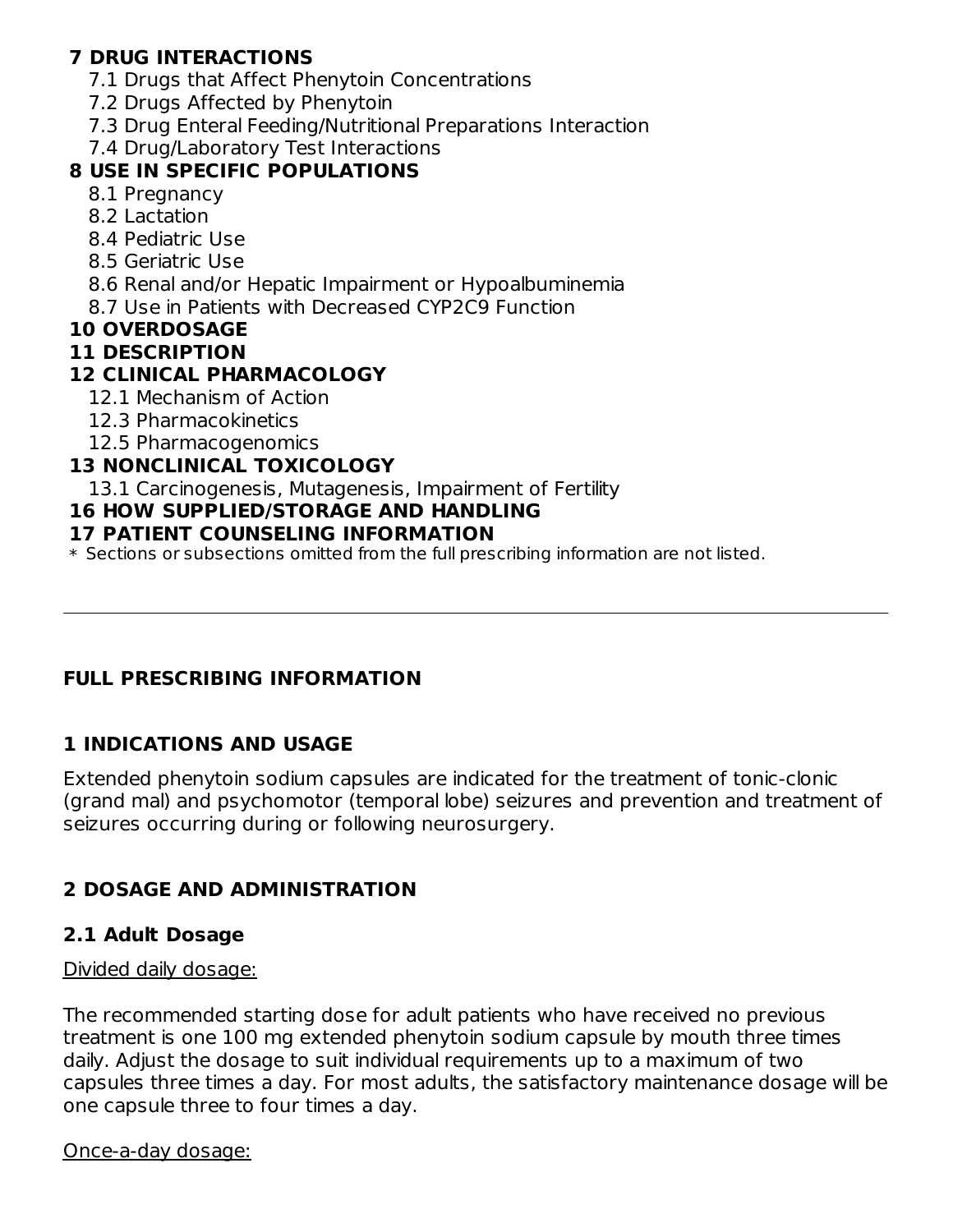In adults, if seizure control is established with divided doses of three 100 mg extended phenytoin sodium capsules daily, once-a-day dosage with 300 mg of extended phenytoin sodium capsules may be considered. Studies comparing divided doses of 300 mg with a single daily dose of this quantity indicated absorption, peak serum levels, biologic half-life, difference between peak and minimum values, and urinary recovery were equivalent. Once-a-day dosage offers a convenience to the individual patient or to nursing personnel for institutionalized patients and is intended to be used only for patients requiring this amount of drug daily. A major problem in motivating noncompliant patients may also be lessened when the patient can take this drug once a day. However, patients should be cautioned not to miss a dose, inadvertently. Only extended phenytoin sodium capsules are recommended for once-a-day dosing. Inherent differences in dissolution characteristics and resultant absorption rates of phenytoin due to different manufacturing procedures and/or dosage forms preclude such recommendation for other phenytoin products. When a change in the dosage form or brand is prescribed, careful monitoring of phenytoin serum levels should be carried out.

# Loading dose:

Some authorities have advocated use of an oral loading dose of phenytoin in adults who require rapid steady-state serum levels and where intravenous administration is not desirable. This dosing regimen should be reserved for patients in a clinic or hospital setting where phenytoin serum levels can be closely monitored. Patients with a history of renal or liver disease should not receive the oral loading regimen. Initially, one gram of extended phenytoin sodium capsules are divided into three doses (400 mg, 300 mg, 300 mg) and administered at two-hour intervals. Normal maintenance dosage is then instituted 24 hours after the loading dose, with frequent serum level determinations.

# **2.2 Pediatric Dosage**

The recommended starting dosage for pediatric patients is 5 mg/kg/day by mouth in two or three equally divided doses, with subsequent dosage individualized to a maximum of 300 mg daily in divided doses. A recommended daily maintenance dosage is usually 4 to 8 mg/kg/day in equally divided doses. Children over 6 years and adolescents may require the minimum adult dosage (300 mg/day).

# **2.3 Dosage Adjustments**

Dosage should be individualized to provide maximum benefit. In some cases, serum blood level determinations may be necessary for optimal dosage adjustments. Trough levels provide information about clinically effective serum level range and confirm patient compliance, and are obtained just prior to the patient's next scheduled dose. Peak levels indicate an individual's threshold for emergence of dose-related side effects and are obtained at the time of expected peak concentration. Therapeutic effect without clinical signs of toxicity occurs more often with serum total concentrations between 10 and 20 mcg/mL (unbound phenytoin concentrations between 1 and 2 mcg/mL), although some mild cases of tonic-clonic (grand mal) epilepsy may be controlled with lower serum levels of phenytoin. In patients with renal or hepatic disease, or in those with hypoalbuminemia, the monitoring of unbound phenytoin concentrations may be more relevant [see Dosage and Administration (2.5)].

With recommended dosage, a period of seven to ten days may be required to achieve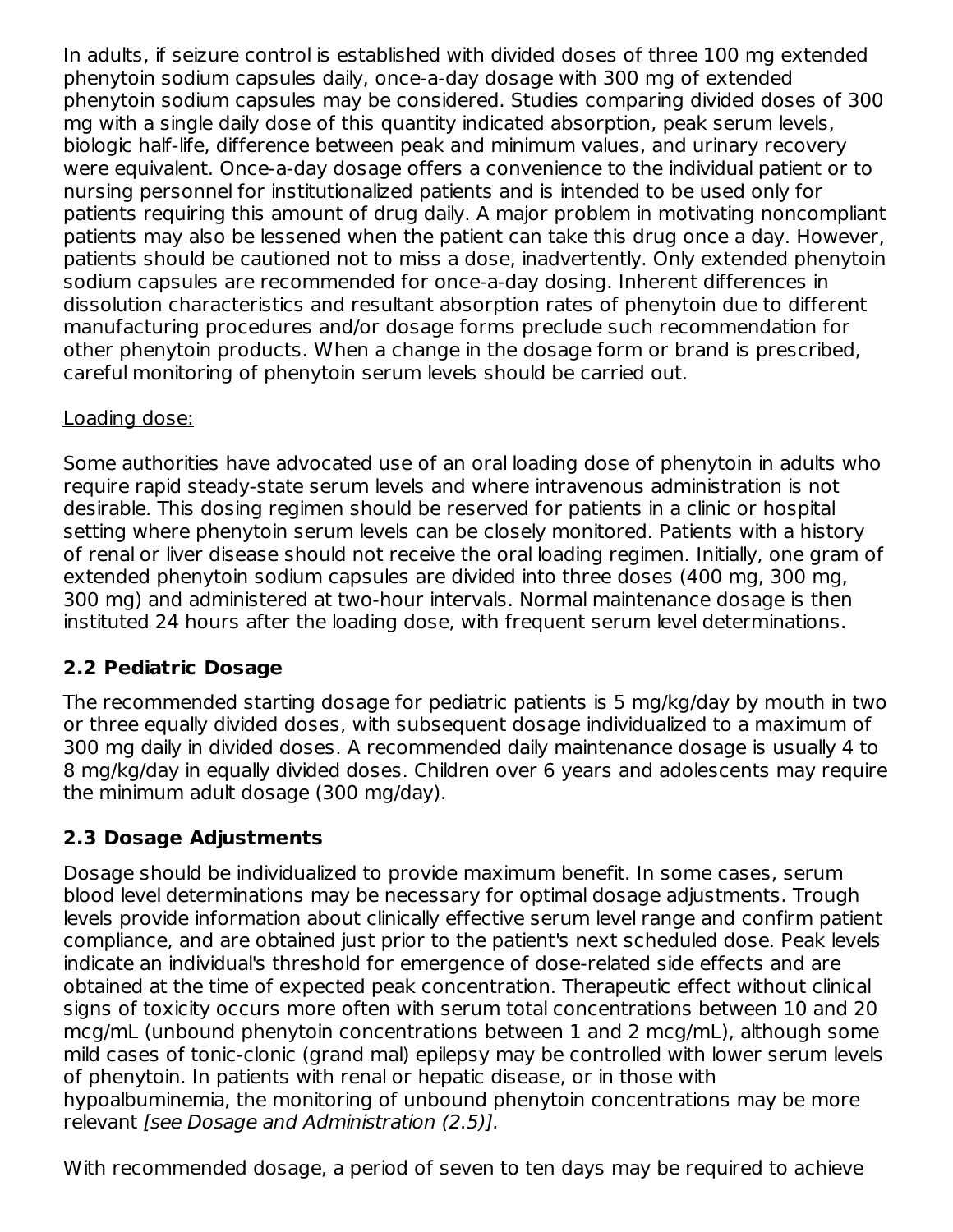steady-state blood levels with phenytoin and changes in dosage (increase or decrease) should not be carried out at intervals shorter than seven to ten days.

# **2.4 Switching Between Phenytoin Formulations**

Extended phenytoin sodium capsules are formulated with the sodium salt of phenytoin. Because there is approximately an 8% increase in drug content with the free acid form over that of the sodium salt, dosage adjustments and serum level monitoring may be necessary when switching from a product formulated with the free acid to a product formulated with the sodium salt and vice versa.

# **2.5 Dosing in Patients with Renal or Hepatic Impairment or Hypoalbuminemia**

Because the fraction of unbound phenytoin is increased in patients with renal or hepatic disease, or in those with hypoalbuminemia, the monitoring of phenytoin serum levels should be based on the unbound fraction in those patients *[see Warnings and* Precautions (5.11) and Use in Specific Populations (8.6)].

# **2.6 Geriatric Dosage**

Phenytoin clearance is decreased slightly in elderly patients and lower or less frequent dosing may be required [see Clinical Pharmacology (12.3)].

# **2.7 Dosing during Pregnancy**

Decreased serum concentrations of phenytoin may occur during pregnancy because of altered phenytoin pharmacokinetics. Periodic measurement of serum phenytoin concentrations should be performed during pregnancy, and the extended phenytoin sodium capsules dosage should be adjusted as necessary. Postpartum restoration of the original dosage will probably be indicated *[see Use in Specific Populations (8.1)]*. Because of potential changes in protein binding during pregnancy, the monitoring of phenytoin serum levels should be based on the unbound fraction.

# **3 DOSAGE FORMS AND STRENGTHS**

**Extended Phenytoin Sodium Capsules USP, 100 mg** are white/white, size '2' hard gelatin capsule filled with white to off-white powder and imprinted with 'X' on white cap and '51' on white body with black ink.

# **4 CONTRAINDICATIONS**

Extended phenytoin sodium capsules are contraindicated in patients with:

- A history of hypersensitivity to phenytoin, its inactive ingredients, or other hydantoins [see Warnings and Precautions (5.5)]. Reactions have included angioedema.
- A history of prior acute hepatotoxicity attributable to phenytoin *[see Warnings and* Precautions (5.8)].
- Coadministration with delavirdine because of the potential for loss of virologic response and possible resistance to delavirdine or to the class of non-nucleoside reverse transcriptase inhibitors.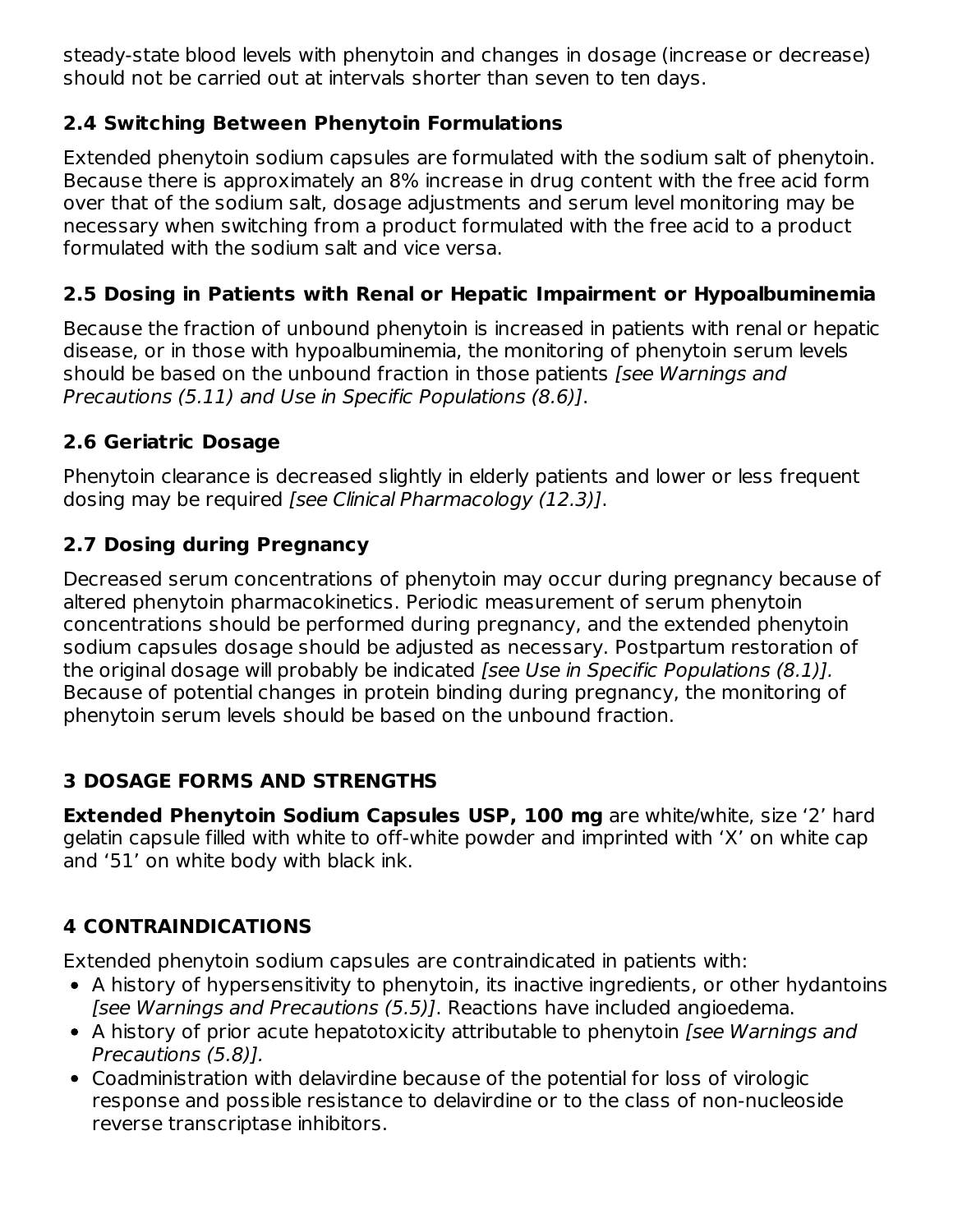# **5 WARNINGS AND PRECAUTIONS**

#### **5.1 Withdrawal Precipitated Seizure, Status Epilepticus**

Abrupt withdrawal of phenytoin in epileptic patients may precipitate status epilepticus. When, in the judgment of the clinician, the need for dosage reduction, discontinuation, or substitution of alternative anticonvulsant medication arises, this should be done gradually. However, in the event of an allergic or hypersensitivity reaction, more rapid substitution of alternative therapy may be necessary. In this case, alternative therapy should be an anticonvulsant drug not belonging to the hydantoin chemical class.

#### **5.2 Suicidal Behavior and Ideation**

Antiepileptic drugs (AEDs), including extended phenytoin sodium capsules, increase the risk of suicidal thoughts or behavior in patients taking these drugs for any indication. Patients treated with any AED for any indication should be monitored for the emergence or worsening of depression, suicidal thoughts or behavior, and/or any unusual changes in mood or behavior.

Pooled analyses of 199 placebo-controlled clinical trials (mono- and adjunctive therapy) of 11 different AEDs showed that patients randomized to one of the AEDs had approximately twice the risk (adjusted Relative Risk 1.8, 95% CI:1.2, 2.7) of suicidal thinking or behavior compared to patients randomized to placebo. In these trials, which had a median treatment duration of 12 weeks, the estimated incidence rate of suicidal behavior or ideation among 27,863 AED-treated patients was 0.43%, compared to 0.24% among 16,029 placebo-treated patients, representing an increase of approximately one case of suicidal thinking or behavior for every 530 patients treated. There were four suicides in drug-treated patients in the trials and none in placebotreated patients, but the number is too small to allow any conclusion about drug effect on suicide.

The increased risk of suicidal thoughts or behavior with AEDs was observed as early as one week after starting drug treatment with AEDs and persisted for the duration of treatment assessed. Because most trials included in the analysis did not extend beyond 24 weeks, the risk of suicidal thoughts or behavior beyond 24 weeks could not be assessed.

The risk of suicidal thoughts or behavior was generally consistent among drugs in the data analyzed. The finding of increased risk with AEDs of varying mechanisms of action and across a range of indications suggests that the risk applies to all AEDs used for any indication. The risk did not vary substantially by age (5 to 100 years) in the clinical trials analyzed.

Table 1 shows absolute and relative risk by indication for all evaluated AEDs.

#### **Table 1 Risk by indication for antiepileptic drugs in the pooled analysis**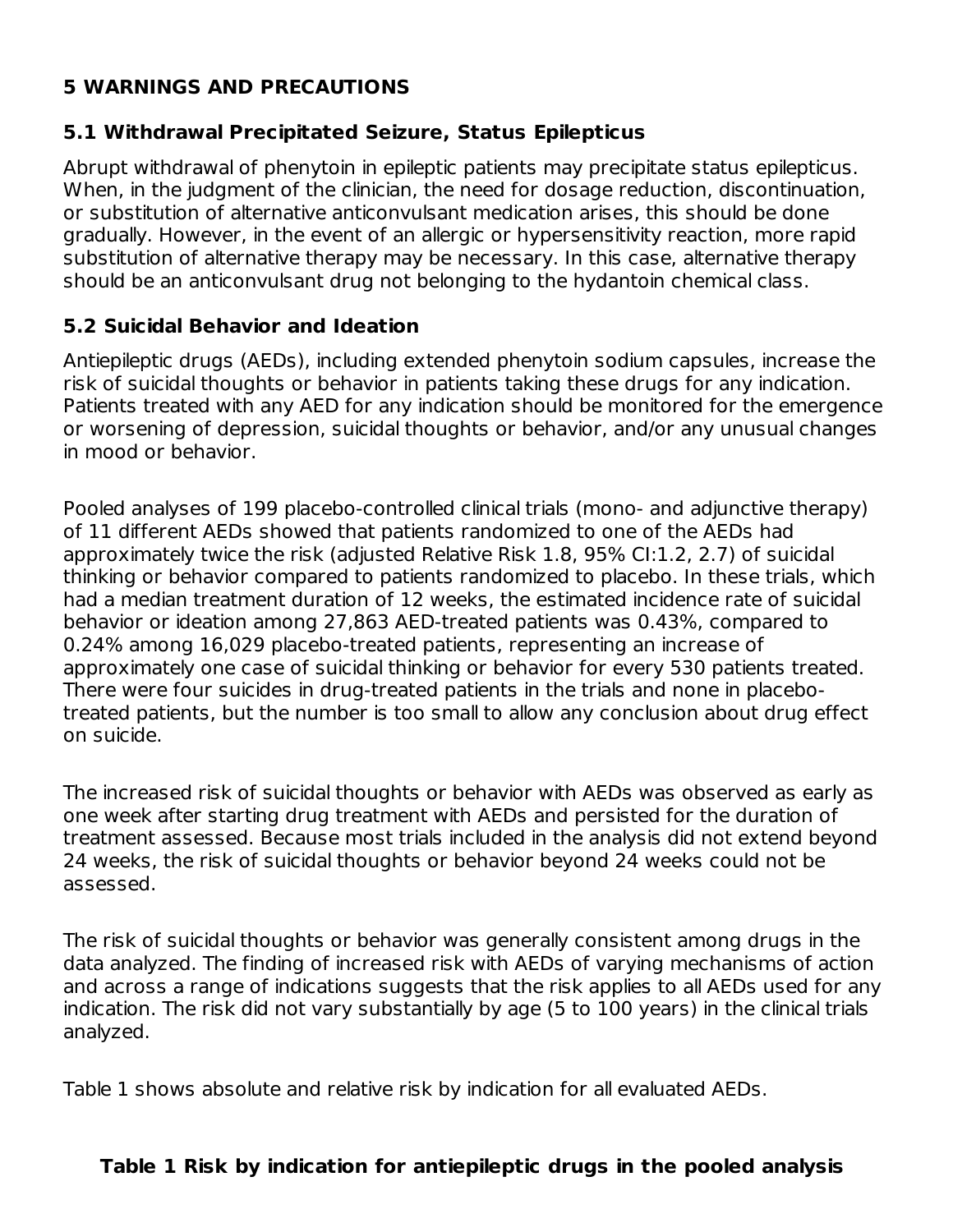| <b>Indication</b> | <b>Placebo</b><br><b>Patients with</b><br><b>Events Per</b><br><b>1000 Patients</b> | <b>Drug Patients</b><br>with Events<br><b>Per 1000</b><br><b>Patients</b> | <b>Relative Risk:</b><br>Incidence of<br><b>Events in Drug</b><br><b>Patients/Incidence</b><br>in Placebo Patients | <b>Risk Difference:</b><br><b>Additional Drug</b><br><b>Patients with</b><br><b>Events Per</b><br>1000<br><b>Patients</b> |
|-------------------|-------------------------------------------------------------------------------------|---------------------------------------------------------------------------|--------------------------------------------------------------------------------------------------------------------|---------------------------------------------------------------------------------------------------------------------------|
| Epilepsy          | 1.0                                                                                 | 3.4                                                                       | 3.5                                                                                                                | 2.4                                                                                                                       |
| Psychiatric       | 5.7                                                                                 | 8.5                                                                       | 1.5                                                                                                                | 2.9                                                                                                                       |
| Other             | 1.0                                                                                 | 1.8                                                                       | 1.9                                                                                                                | 0.9                                                                                                                       |
| <b>Total</b>      | 2.4                                                                                 | 4.3                                                                       | 1.8                                                                                                                | 1.9                                                                                                                       |

The relative risk for suicidal thoughts or behavior was higher in clinical trials for epilepsy than in clinical trials for psychiatric or other conditions, but the absolute risk differences were similar for the epilepsy and psychiatric indications.

Anyone considering prescribing extended phenytoin sodium capsules or any other AED must balance the risk of suicidal thoughts or behavior with the risk of untreated illness. Epilepsy and many other illnesses for which AEDs are prescribed are themselves associated with morbidity and mortality and an increased risk of suicidal thoughts and behavior. Should suicidal thoughts and behavior emerge during treatment, the prescriber needs to consider whether the emergence of these symptoms in any given patient may be related to the illness being treated.

Patients, their caregivers, and families should be informed that AEDs increase the risk of suicidal thoughts and behavior and should be advised of the need to be alert for the emergence or worsening of the signs and symptoms of depression, any unusual changes in mood or behavior, or the emergence of suicidal thoughts, behavior, or thoughts about self-harm. Behaviors of concern should be reported immediately to healthcare providers.

# **5.3 Serious Dermatologic Reactions**

Extended phenytoin sodium capsules can cause severe cutaneous adverse reactions (SCARs), which may be fatal. Reported reactions in phenytoin-treated patients have included toxic epidermal necrolysis (TEN), Stevens-Johnson syndrome (SJS), acute generalized exanthematous pustulosis (AGEP), and Drug Reaction with Eosinophilia and Systemic Symptoms (DRESS) [see Warnings and Precautions (5.4)]. The onset of symptoms is usually within 28 days, but can occur later. Extended phenytoin sodium capsules should be discontinued at the first sign of a rash, unless the rash is clearly not drug-related. If signs or symptoms suggest a severe cutaneous adverse reaction, use of this drug should not be resumed and alternative therapy should be considered. If a rash occurs, the patient should be evaluated for signs and symptoms of SCARs.

Studies in patients of Chinese ancestry have found a strong association between the risk of developing SJS/TEN and the presence of HLA-B\*1502, an inherited allelic variant of the HLA B gene, in patients using carbamazepine. Limited evidence suggests that HLA-B\*1502 may be a risk factor for the development of SJS/TEN in patients of Asian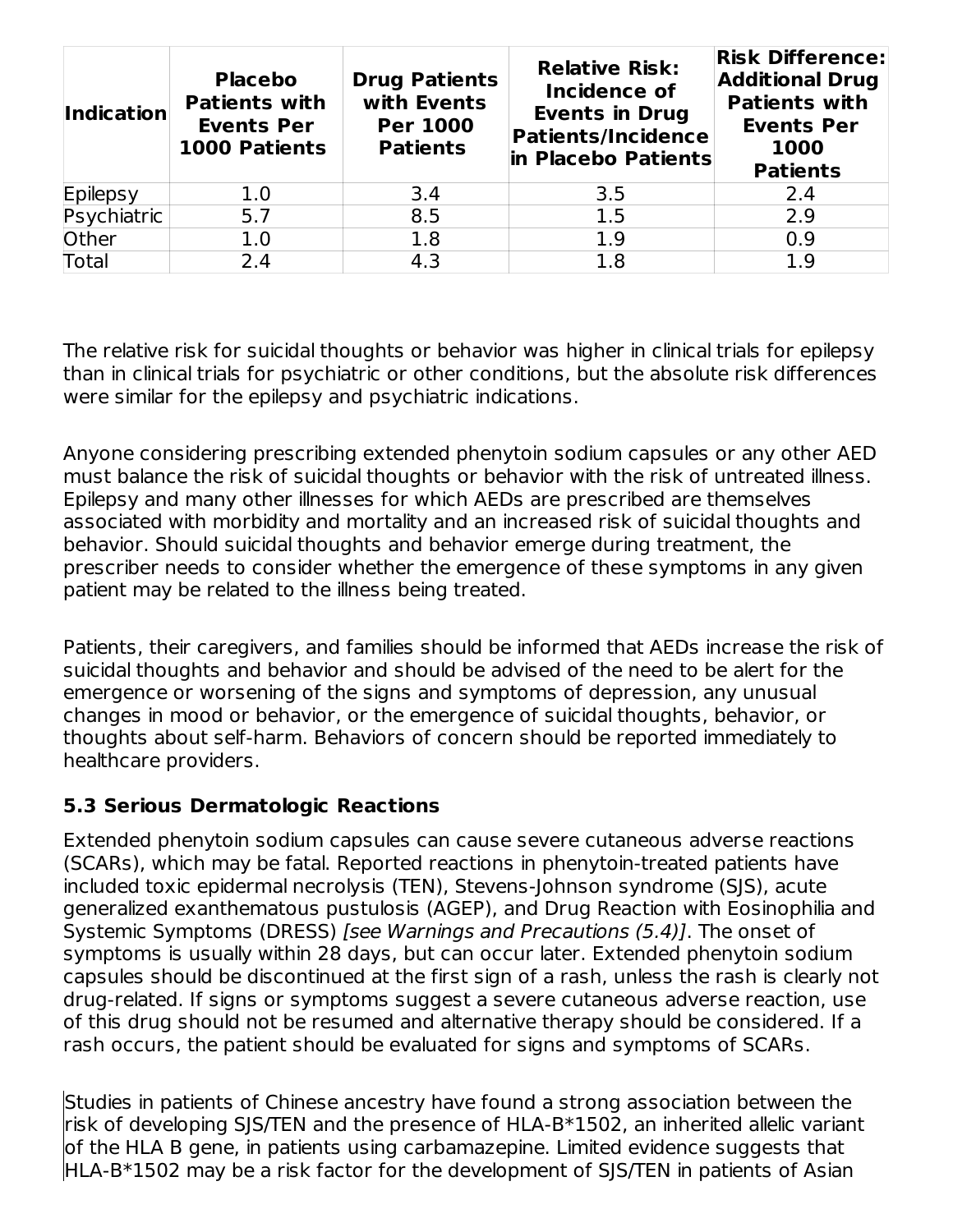ancestry taking other antiepileptic drugs associated with SJS/TEN, including phenytoin. In addition, retrospective, case-control, genome-wide association studies in patients of southeast Asian ancestry have also identified an increased risk of SCARs in carriers of the decreased function CYP2C9\*3 variant, which has also been associated with decreased clearance of phenytoin. Consider avoiding extended phenytoin sodium capsules as an alternative to carbamazepine in patients who are positive for HLA-B\*1502 or in CYP2C9\*3 carriers [see Use in Specific Populations (8.7) and Clinical Pharmacology (12.5)].

The use of HLA-B\*1502 or CYP2C9 genotyping has important limitations and must never substitute for appropriate clinical vigilance and patient management. The role of other possible factors in the development of, and morbidity from, SJS/TEN, such as antiepileptic drug (AED) dose, compliance, concomitant medications, comorbidities, and the level of dermatologic monitoring have not been studied.

### **5.4 Drug Reaction with Eosinophilia and Systemic Symptoms (DRESS)/Multiorgan Hypersensitivity**

Drug Reaction with Eosinophilia and Systemic Symptoms (DRESS), also known as Multiorgan hypersensitivity, has been reported in patients taking antiepileptic drugs, including extended phenytoin sodium capsules. Some of these events have been fatal or life-threatening. DRESS typically, although not exclusively, presents with fever, rash, lymphadenopathy, and/or facial swelling, in association with other organ system involvement, such as hepatitis, nephritis, hematological abnormalities, myocarditis, or myositis sometimes resembling an acute viral infection. Eosinophilia is often present. Because this disorder is variable in its expression, other organ systems not noted here may be involved. It is important to note that early manifestations of hypersensitivity, such as fever or lymphadenopathy, may be present even though rash is not evident. If such signs or symptoms are present, the patient should be evaluated immediately. Extended phenytoin sodium capsules should be discontinued if an alternative etiology for the signs or symptoms cannot be established.

# **5.5 Hypersensitivity**

Extended phenytoin sodium capsules and other hydantoins are contraindicated in patients who have experienced phenytoin hypersensitivity [see Contraindications (4) and Warnings and Precautions (5.7)]. Additionally, consider alternatives to structurally similar drugs such as carboxamides (e.g., carbamazepine), barbiturates, succinimides, and oxazolidinediones (e.g., trimethadione) in these same patients. Similarly, if there is a history of hypersensitivity reactions to these structurally similar drugs in the patient or immediate family members, consider alternatives to extended phenytoin sodium capsules.

# **5.6 Cardiac Effects**

Cases of bradycardia and cardiac arrest have been reported in extended phenytoin sodium capsules-treated patients, both at recommended phenytoin doses and levels, and in association with phenytoin toxicity [see Overdosage (10)]. Most of the reports of cardiac arrest occurred in patients with underlying cardiac disease.

# **5.7 Angioedema**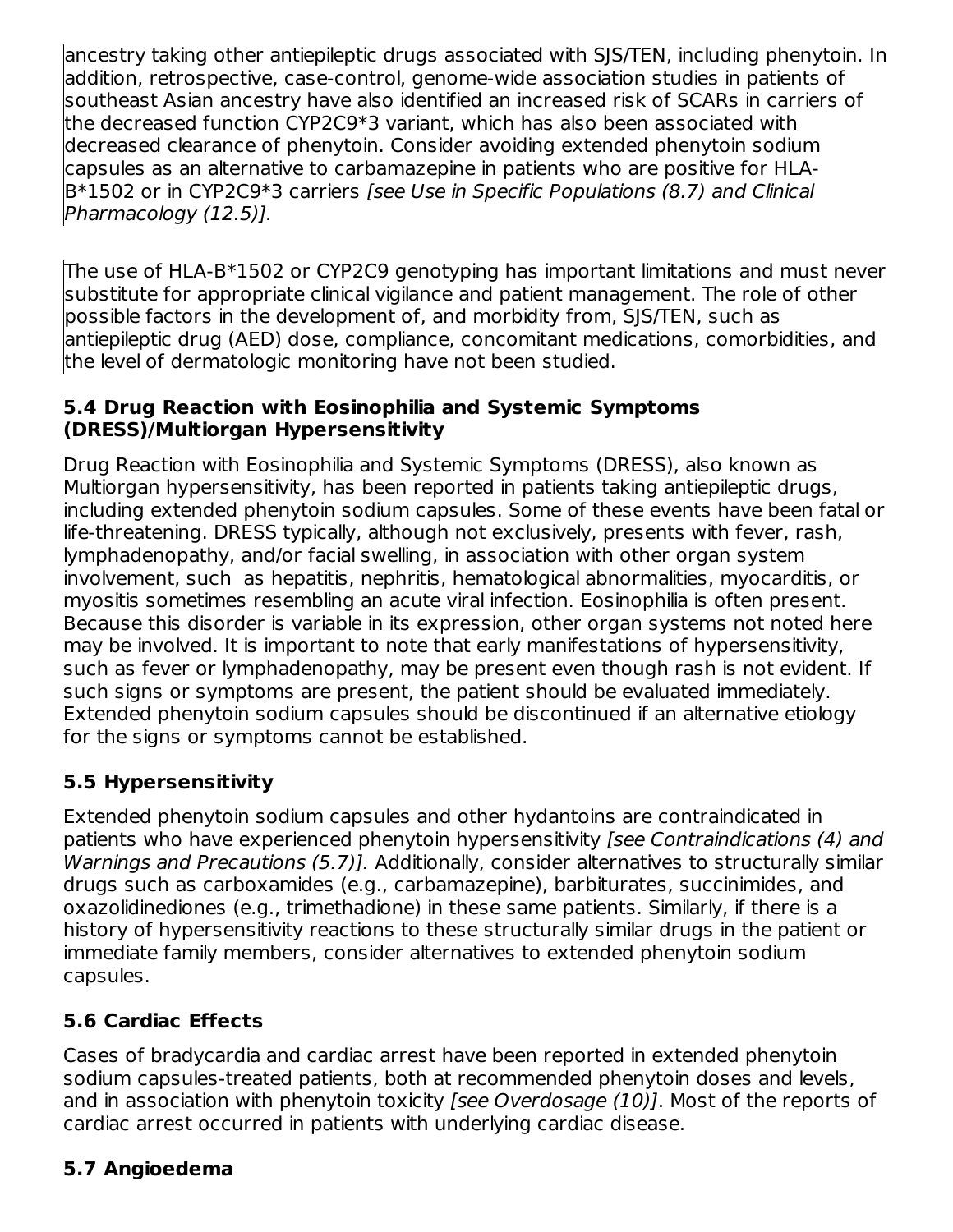Angioedema has been reported in patients treated with extended phenytoin sodium capsules in the postmarketing setting. Extended phenytoin sodium capsules should be discontinued immediately if symptoms of angioedema, such as facial, perioral, or upper airway swelling occur. Extended phenytoin sodium capsules should be discontinued permanently if a clear alternative etiology for the reaction cannot be established.

# **5.8 Hepatic Injury**

Cases of acute hepatotoxicity, including infrequent cases of acute hepatic failure, have been reported with extended phenytoin sodium capsules. These events may be part of the spectrum of DRESS or may occur in isolation [see Warnings and Precautions (5.4)]. Other common manifestations include jaundice, hepatomegaly, elevated serum transaminase levels, leukocytosis, and eosinophilia. The clinical course of acute phenytoin hepatotoxicity ranges from prompt recovery to fatal outcomes. In these patients with acute hepatotoxicity, extended phenytoin sodium capsules should be immediately discontinued and not readministered.

# **5.9 Hematopoietic Complications**

Hematopoietic complications, some fatal, have occasionally been reported in association with administration of extended phenytoin sodium capsules. These have included thrombocytopenia, leukopenia, granulocytopenia, agranulocytosis, and pancytopenia with or without bone marrow suppression.

There have been a number of reports suggesting a relationship between phenytoin and the development of lymphadenopathy (local or generalized) including benign lymph node hyperplasia, pseudolymphoma, lymphoma, and Hodgkin's disease. Although a cause and effect relationship has not been established, the occurrence of lymphadenopathy indicates the need to differentiate such a condition from other types of lymph node pathology. Lymph node involvement may occur with or without symptoms and signs of DRESS [see Warnings and Precautions (5.4)].

In all cases of lymphadenopathy, follow-up observation for an extended period is indicated and every effort should be made to achieve seizure control using alternative antiepileptic drugs.

# **5.10 Effects on Vitamin D and Bone**

The chronic use of phenytoin in patients with epilepsy has been associated with decreased bone mineral density (osteopenia, osteoporosis, and osteomalacia) and bone fractures. Phenytoin induces hepatic metabolizing enzymes. This may enhance the metabolism of vitamin D and decrease vitamin D levels, which may lead to vitamin D deficiency, hypocalcemia, and hypophosphatemia. Consideration should be given to screening with bone-related laboratory and radiological tests as appropriate and initiating treatment plans according to established guidelines.

# **5.11 Renal or Hepatic Impairment or Hypoalbuminemia**

Because the fraction of unbound phenytoin is increased in patients with renal or hepatic disease, or in those with hypoalbuminemia, the monitoring of phenytoin serum levels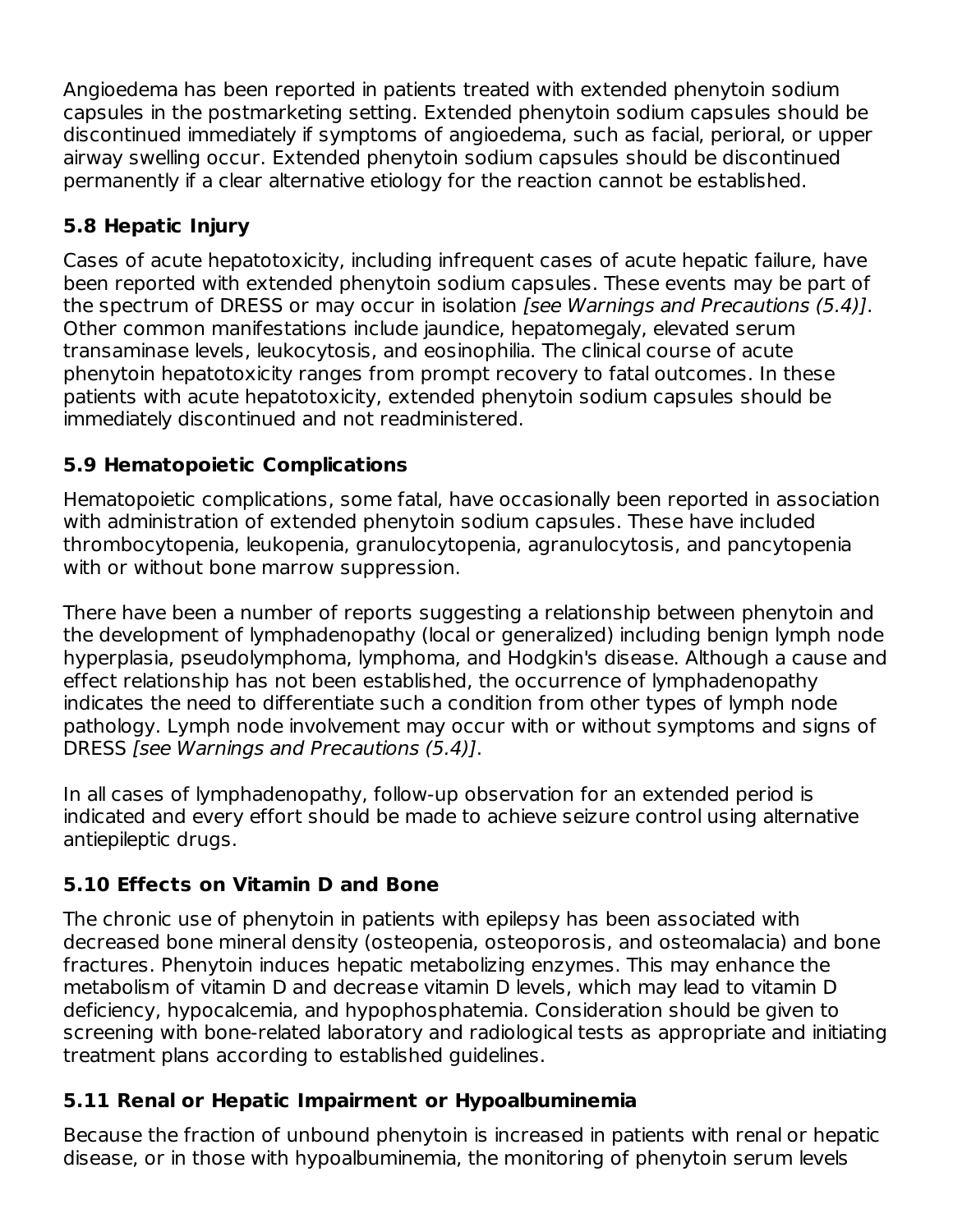should be based on the unbound fraction in those patients.

# **5.12 Exacerbation of Porphyria**

In view of isolated reports associating phenytoin with exacerbation of porphyria, caution should be exercised in using this medication in patients suffering from this disease.

# **5.13 Teratogenicity and Other Harm to the Newborn**

Extended phenytoin sodium capsules may cause fetal harm when administered to a pregnant woman. Prenatal exposure to phenytoin may increase the risks for congenital malformations and other adverse developmental outcomes [see Use in Specific Populations (8.1)].

Increased frequencies of major malformations (such as orofacial clefts and cardiac defects), and abnormalities characteristic of fetal hydantoin syndrome, including dysmorphic skull and facial features, nail and digit hypoplasia, growth abnormalities (including microcephaly), and cognitive deficits, have been reported among children born to epileptic women who took phenytoin alone or in combination with other antiepileptic drugs during pregnancy. There have been several reported cases of malignancies, including neuroblastoma.

A potentially life-threatening bleeding disorder related to decreased levels of vitamin Kdependent clotting factors may occur in newborns exposed to phenytoin in utero. This drug-induced condition can be prevented with vitamin K administration to the mother before delivery and to the neonate after birth.

# **5.14 Hyperglycemia**

Hyperglycemia, resulting from the drug's inhibitory effects on insulin release, has been reported. Phenytoin may also raise the serum glucose level in diabetic patients.

# **5.15 Serum Phenytoin Levels above Therapeutic Range**

Serum levels of phenytoin sustained above the therapeutic range may produce confusional states referred to as "delirium," "psychosis," or "encephalopathy," or rarely irreversible cerebellar dysfunction and/or cerebellar atrophy. Accordingly, at the first sign of acute toxicity, serum levels should be immediately checked. Dose reduction of phenytoin therapy is indicated if serum levels are excessive; if symptoms persist, termination is recommended.

# **6 ADVERSE REACTIONS**

The following serious adverse reactions are described elsewhere in the labeling:

- Withdrawal Precipitated Seizure, Status Epilepticus [see Warnings and Precautions  $(5.1)$
- Suicidal Behavior and Ideation [see Warnings and Precautions (5.2)]
- Serious Dermatologic Reactions [see Warnings and Precautions (5.3)]
- Drug Reaction with Eosinophilia and Systemic Symptoms (DRESS)/Multiorgan Hypersensitivity [see Warnings and Precautions (5.4)]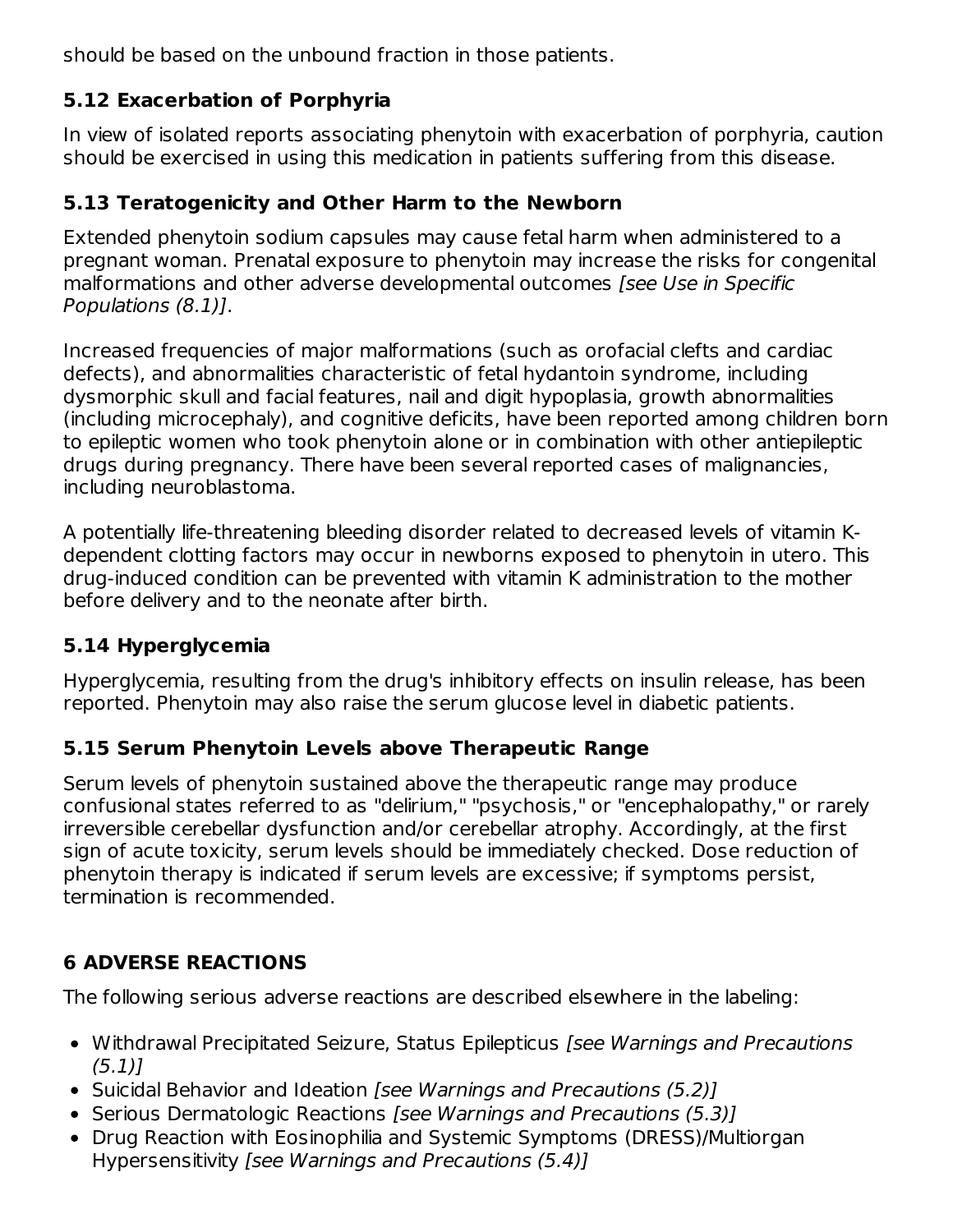- Hypersensitivity [see Warnings and Precautions (5.5)]
- Cardiac Effects [see Warnings and Precautions (5.6)]
- Angioedema [see Warnings and Precautions (5.7)]
- Hepatic Injury [see Warnings and Precautions (5.8)]
- Hematopoietic Complications [see Warnings and Precautions (5.9)]
- Effects on Vitamin D and Bone [see Warnings and Precautions (5.10)]
- Exacerbation of Porphyria [see Warnings and Precautions (5.12)]
- Teratogenicity and Other Harm to the Newborn [see Warnings and Precautions (5.13)]
- Hyperglycemia [see Warnings and Precautions (5.14)]

The following adverse reactions associated with the use of extended phenytoin sodium capsules were identified in clinical studies or postmarketing reports. Because these reactions are reported voluntarily from a population of uncertain size, it is not always possible to reliably estimate their frequency or establish a causal relationship to drug exposure.

**Body as a Whole:** Allergic reactions in the form of rash and rarely more serious forms and DRESS have been observed, as has angioedema [see Warnings and Precautions (5.3, 5.4, 5.7)]. Anaphylaxis has also been reported.

There have also been reports of coarsening of facial features, systemic lupus erythematosus, periarteritis nodosa, and immunoglobulin abnormalities.

**Digestive System:** Acute hepatic failure, toxic hepatitis, liver damage, nausea, vomiting, constipation, enlargement of the lips, and gingival hyperplasia.

**Hematologic and Lymphatic System:** Hematopoietic complications, some fatal, have occasionally been reported in association with administration of phenytoin. These have included thrombocytopenia, leukopenia, granulocytopenia, agranulocytosis, and pancytopenia with or without bone marrow suppression. While macrocytosis and megaloblastic anemia have occurred, these conditions usually respond to folic acid therapy. Lymphadenopathy including benign lymph node hyperplasia, pseudolymphoma, lymphoma, and Hodgkin's disease have been reported [see Warnings and Precautions  $(5.9)$ ].

**Laboratory Test Abnormality:** Phenytoin may decrease serum concentrations of thyroid hormone (T4 and T3), sometimes with an accompanying increase in thyroidstimulating hormone (TSH), but usually in the absence of clinical hypothyroidism. Phenytoin may also produce lower than normal values for dexamethasone or metyrapone tests. Phenytoin may cause increased serum levels of glucose [see Warnings and Precautions (5.14)], alkaline phosphatase, and gamma glutamyl transpeptidase (GGT).

**Nervous System:** The most common adverse reactions encountered with phenytoin therapy are nervous system reactions and are usually dose-related. Reactions include nystagmus, ataxia, slurred speech, decreased coordination, somnolence, and mental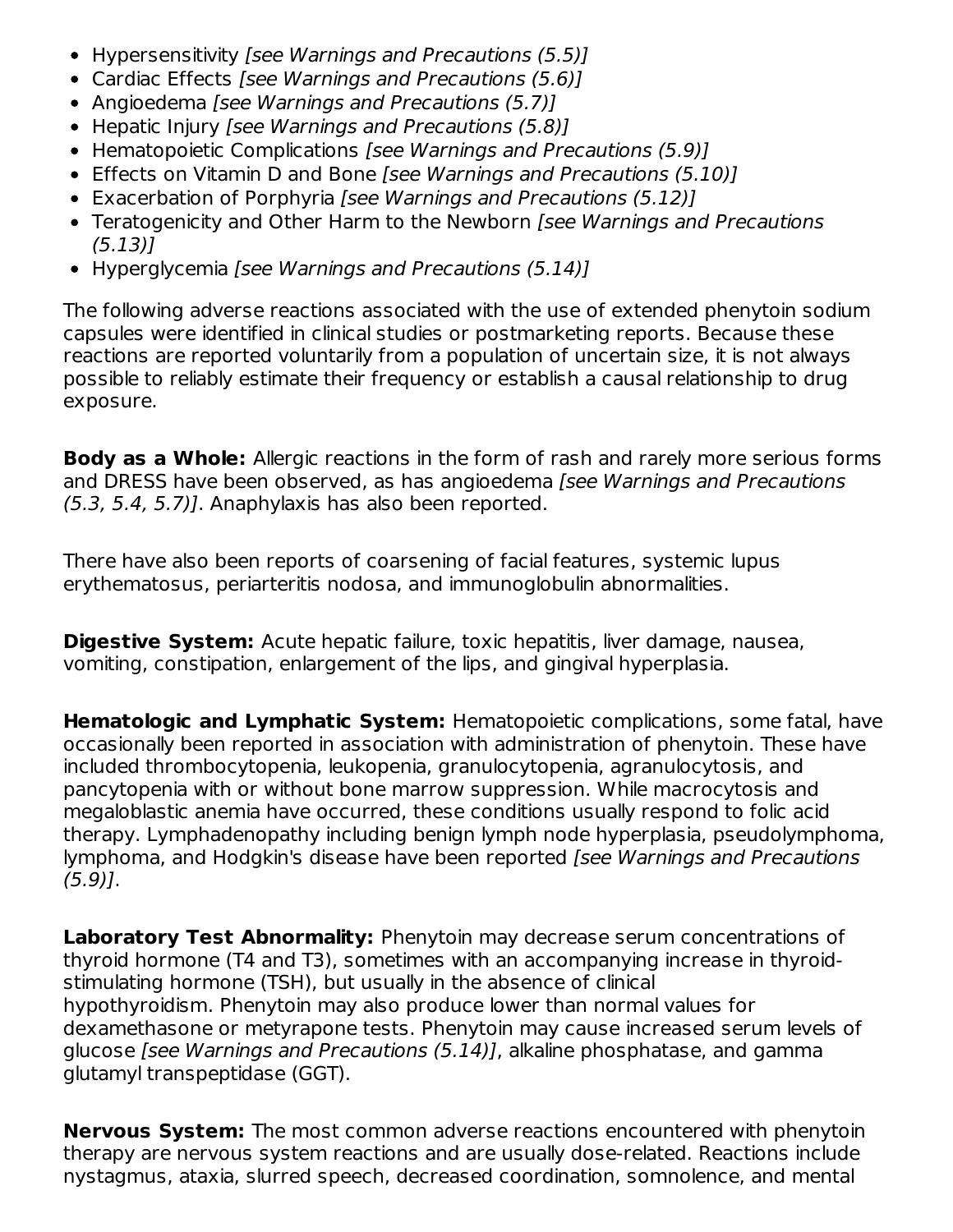confusion. Dizziness, vertigo, insomnia, transient nervousness, motor twitchings, paresthesias, and headaches have also been observed. There have also been rare reports of phenytoin-induced dyskinesias, including chorea, dystonia, tremor and asterixis, similar to those induced by phenothiazine and other neuroleptic drugs. Cerebellar atrophy has been reported, and appears more likely in settings of elevated phenytoin levels and/or long-term phenytoin use [see Warnings and Precautions (5.15)].

A predominantly sensory peripheral polyneuropathy has been observed in patients receiving long-term phenytoin therapy.

**Skin and Appendages:** Dermatological manifestations sometimes accompanied by fever have included scarlatiniform or morbilliform rashes. A morbilliform rash (measleslike) is the most common; other types of dermatitis are seen more rarely. Other more serious forms which may be fatal have included bullous, exfoliative or purpuric dermatitis, acute generalized exanthematous pustulosis, Stevens-Johnson syndrome, and toxic epidermal necrolysis [see Warnings and Precautions (5.3)]. There have also been reports of hypertrichosis and urticaria.

**Special Senses:** Altered taste sensation including metallic taste.

**Urogenital:** Peyronie's disease

# **7 DRUG INTERACTIONS**

Phenytoin is extensively bound to plasma proteins and is prone to competitive displacement. Phenytoin is primarily metabolized by the hepatic cytochrome P450 enzyme CYP2C9 and to a lesser extent by CYP2C19, and is particularly susceptible to inhibitory drug interactions because it is subject to saturable metabolism. Inhibition of metabolism may produce significant increases in circulating phenytoin concentrations and enhance the risk of drug toxicity. Monitoring of phenytoin serum levels is recommended when a drug interaction is suspected.

Phenytoin is a potent inducer of hepatic drug-metabolizing enzymes.

# **7.1 Drugs that Affect Phenytoin Concentrations**

Table 2 includes commonly occurring drug interactions that affect phenytoin concentrations. However, this list is not intended to be inclusive or comprehensive. Individual prescribing information from relevant drugs should be consulted.

The addition or withdrawal of these agents in patients on phenytoin therapy may require an adjustment of the phenytoin dose to achieve optimal clinical outcome.

| <b>Interacting Agent</b><br><b>Examples</b>    |               |            |                |  |
|------------------------------------------------|---------------|------------|----------------|--|
| Drugs that may increase phenytoin serum levels |               |            |                |  |
| Antiepileptic drugs                            | Ethosuximide, | felbamate, | oxcarbazepine, |  |

# **Table 2: Drugs That Affect Phenytoin Concentrations**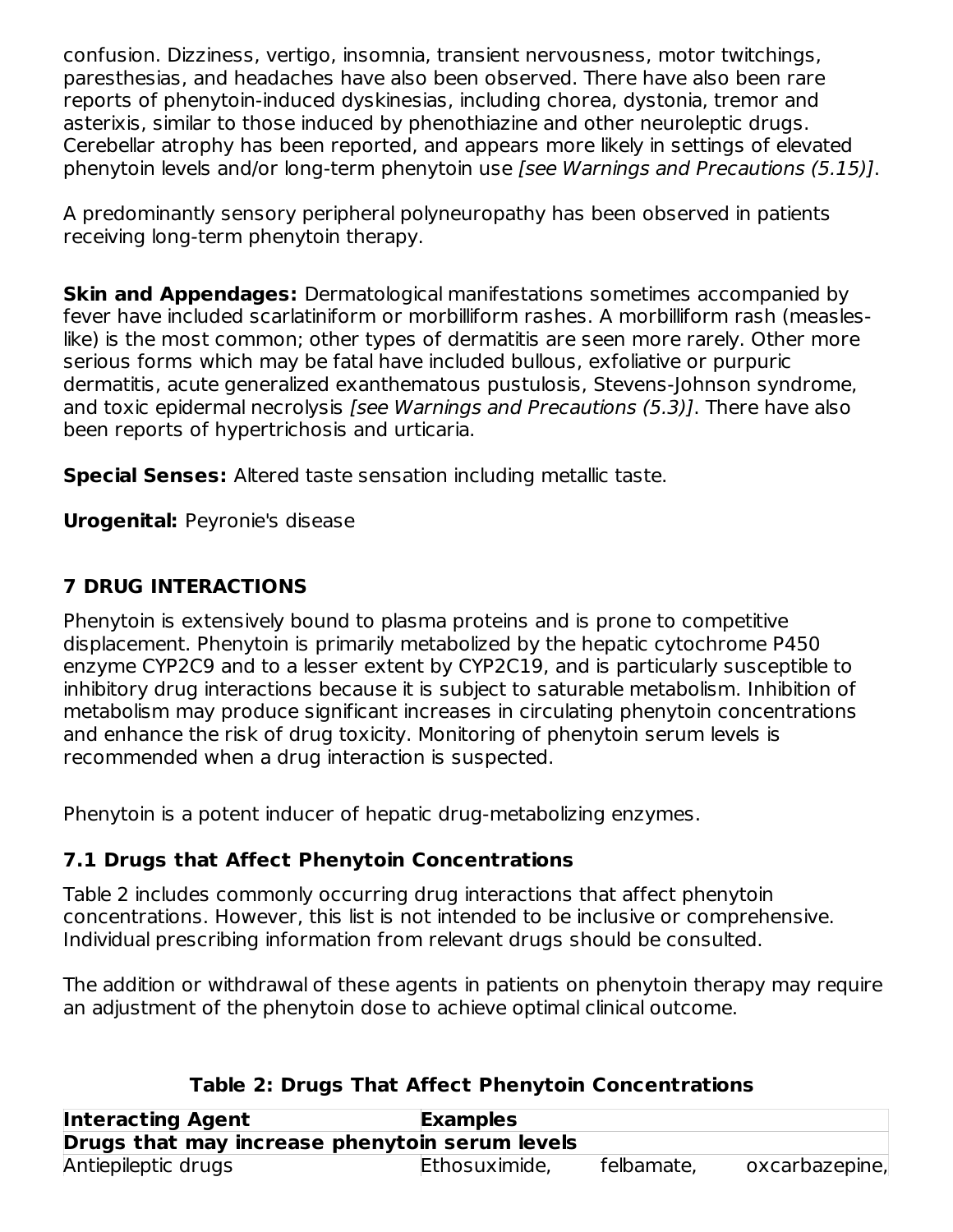|                                                                                          | methsuximide, topiramate                                          |  |  |
|------------------------------------------------------------------------------------------|-------------------------------------------------------------------|--|--|
| <b>Azoles</b>                                                                            | itraconazole,<br>Fluconazole, ketoconazole,                       |  |  |
|                                                                                          | miconazole, voriconazole                                          |  |  |
| Antineoplastic agents                                                                    | Capecitabine, fluorouracil                                        |  |  |
| Antidepressants                                                                          | Fluoxetine, fluvoxamine, sertraline                               |  |  |
| Gastric acid reducing agents                                                             | H <sub>2</sub> antagonists (cimetidine), omeprazole               |  |  |
| <b>Sulfonamides</b>                                                                      | Sulfamethizole, sulfaphenazole, sulfadiazine,                     |  |  |
|                                                                                          | sulfamethoxazole-trimethoprim                                     |  |  |
| Other                                                                                    | amiodarone,<br>alcohol<br>intake,<br>Acute                        |  |  |
|                                                                                          | chloramphenicol, chlordiazepoxide, disulfiram,                    |  |  |
|                                                                                          | estrogen, fluvastatin, isoniazid, methylphenidate,                |  |  |
|                                                                                          | phenothiazines,              salicylates,<br>ticlopidine,         |  |  |
|                                                                                          | tolbutamide, trazodone, warfarin                                  |  |  |
| Drugs that may decrease phenytoin serum levels                                           |                                                                   |  |  |
| Antacids <sup>a</sup>                                                                    | Calcium carbonate, aluminum<br>hydroxide,                         |  |  |
|                                                                                          | magnesium hydroxide                                               |  |  |
|                                                                                          | Prevention or Management: Phenytoin and                           |  |  |
|                                                                                          | antacids should not be taken at the same time of                  |  |  |
|                                                                                          | day                                                               |  |  |
| Antineoplastic agents usually in                                                         | Bleomycin, carboplatin, cisplatin, doxorubicin,                   |  |  |
| combination                                                                              | methotrexate                                                      |  |  |
| Antiviral agents                                                                         | Fosamprenavir, nelfinavir, ritonavir                              |  |  |
| Antiepileptic drugs                                                                      | Carbamazepine, vigabatrin                                         |  |  |
| Other                                                                                    | Chronic alcohol abuse, diazepam, diazoxide, folic                 |  |  |
|                                                                                          | acid, reserpine, rifampin, St. John's wort <sup>b</sup> ,         |  |  |
|                                                                                          | sucralfate, theophylline                                          |  |  |
|                                                                                          | Drugs that may either increase or decrease phenytoin serum levels |  |  |
| ومتمرد بمرام والطميما المرماطين فالمتح<br>Dhanahaykkal waliozaata aadiiyoo waliozaa aali |                                                                   |  |  |

Antiepileptic drugs Phenobarbital, valproate sodium, valproic acid

<sup>a</sup> Antacids may affect absorption of phenytoin.

<sup>b</sup> The induction potency of St. John's wort may vary widely based on preparation.

# **7.2 Drugs Affected by Phenytoin**

Table 3 includes commonly occurring drug interactions affected by phenytoin. However, this list is not intended to be inclusive or comprehensive. Individual drug package inserts should be consulted. The addition or withdrawal of phenytoin during concomitant therapy with these agents may require adjustment of the dose of these agents to achieve optimal clinical outcome.

| <b>Interacting Agent</b>                      | <b>Examples</b>            |                                    |               |     |
|-----------------------------------------------|----------------------------|------------------------------------|---------------|-----|
| Drugs whose efficacy is impaired by phenytoin |                            |                                    |               |     |
| <b>Azoles</b>                                 | Fluconazole,               | ketoconazole,                      | itraconazole, |     |
|                                               | posaconazole, voriconazole |                                    |               |     |
| Antineoplastic agents                         |                            | Irinotecan, paclitaxel, teniposide |               |     |
| Delavirdine                                   |                            | Phenytoin can substantially        | reduce        | the |

# **Table 3: Drugs Affected by Phenytoin**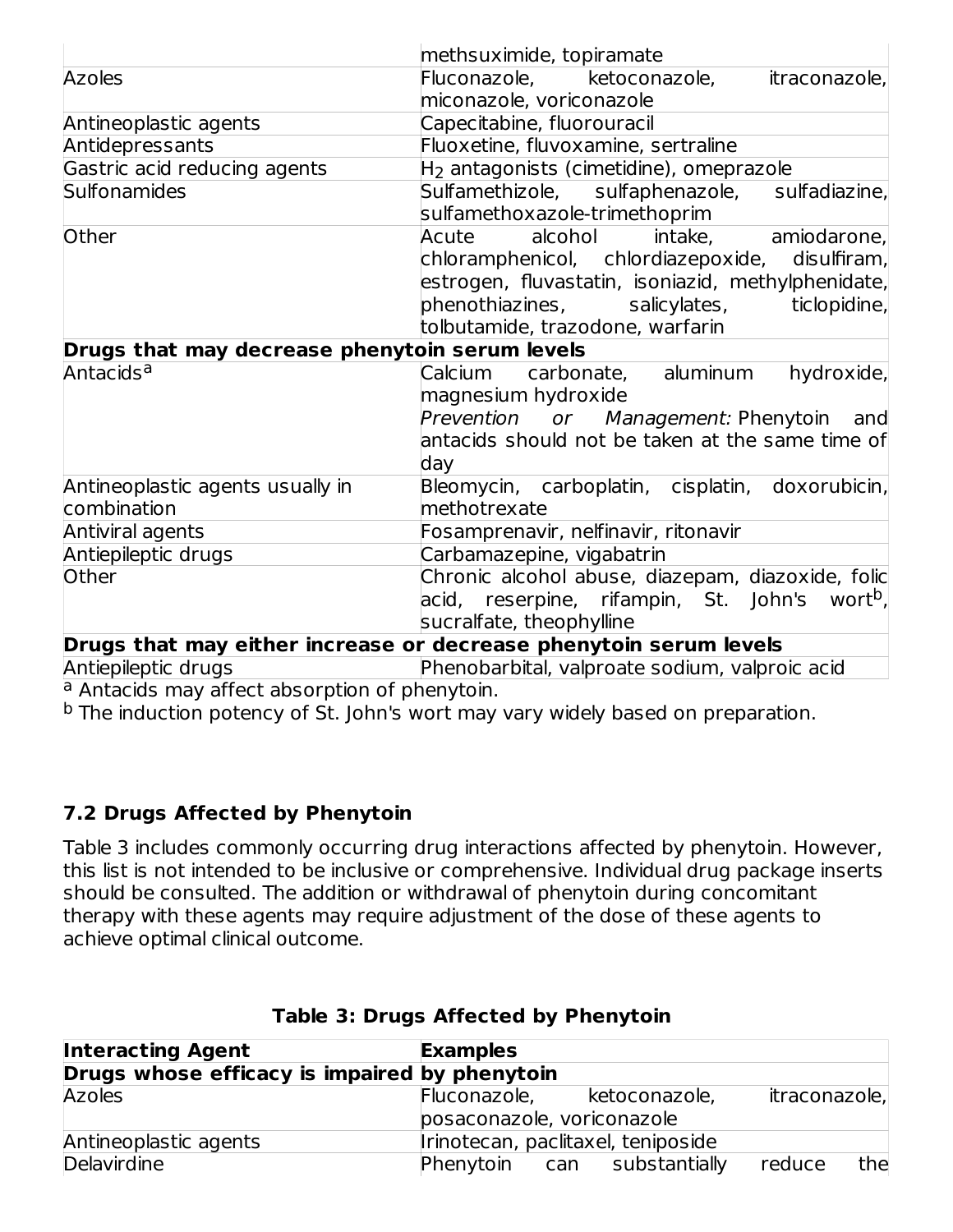|                                             | concentrations of delavirdine. This can lead to loss<br>of virologic response and possible resistance [see<br>Contraindications (4)].                                                                                                                                                                                                                                                                                                                                                                                                        |
|---------------------------------------------|----------------------------------------------------------------------------------------------------------------------------------------------------------------------------------------------------------------------------------------------------------------------------------------------------------------------------------------------------------------------------------------------------------------------------------------------------------------------------------------------------------------------------------------------|
| Neuromuscular blocking agents               | Cisatracurium, pancuronium, rocuronium and<br>vecuronium: resistance to the neuromuscular<br>blocking<br>of the<br>action<br>nondepolarizing<br>neuromuscular blocking agents has occurred in<br>chronically administered phenytoin.<br>patients<br>Whether or not phenytoin has the same effect on<br>other non-depolarizing agents is unknown.<br>Prevention or Management: Patients should be<br>monitored closely for more rapid recovery from<br>neuromuscular blockade than expected, and<br>infusion rate requirements may be higher. |
| <b>Warfarin</b>                             | Increased and decreased PT/INR responses have<br>been reported when phenytoin is coadministered<br>with warfarin                                                                                                                                                                                                                                                                                                                                                                                                                             |
| Other                                       | Corticosteroids, doxycycline,<br>estrogens,<br>furosemide, oral contraceptives,<br>paroxetine,<br>quinidine, rifampin, sertraline, theophylline, and<br>vitamin D                                                                                                                                                                                                                                                                                                                                                                            |
| Drugs whose level is decreased by phenytoin |                                                                                                                                                                                                                                                                                                                                                                                                                                                                                                                                              |
| Antiepileptic drugs <sup>a</sup>            | Carbamazepine,<br>felbamate,<br>lamotrigine,<br>topiramate, oxcarbazepine,                                                                                                                                                                                                                                                                                                                                                                                                                                                                   |
| Antilipidemic agents                        | Atorvastatin, fluvastatin, simvastatin                                                                                                                                                                                                                                                                                                                                                                                                                                                                                                       |
| Antiviral agents                            | Efavirenz, lopinavir/ritonavir, indinavir, nelfinavir,<br>ritonavir, saquinavir Fosamprenavir: phenytoin<br>when given with fosamprenavir alone<br>may<br>decrease the concentration of amprenavir, the<br>active metabolite. Phenytoin when given with the<br>combination of fosamprenavir and ritonavir may<br>increase the concentration of amprenavir                                                                                                                                                                                    |
| Calcium channel blockers                    | Nifedipine, nimodipine, nisoldipine, verapamil                                                                                                                                                                                                                                                                                                                                                                                                                                                                                               |
| Other                                       | Albendazole<br>(decreases active<br>metabolite),<br>chlorpropamide, clozapine, cyclosporine, digoxin,<br>disopyramide, folic acid, methadone, mexiletine,<br>praziquantel, quetiapine                                                                                                                                                                                                                                                                                                                                                        |

<sup>a</sup> The effect of phenytoin on phenobarbital, valproic acid and sodium valproate serum levels is unpredictable

# **7.3 Drug Enteral Feeding/Nutritional Preparations Interaction**

Literature reports suggest that patients who have received enteral feeding preparations and/or related nutritional supplements have lower than expected phenytoin serum levels. It is therefore suggested that phenytoin not be administered concomitantly with an enteral feeding preparation. More frequent serum phenytoin level monitoring may be necessary in these patients.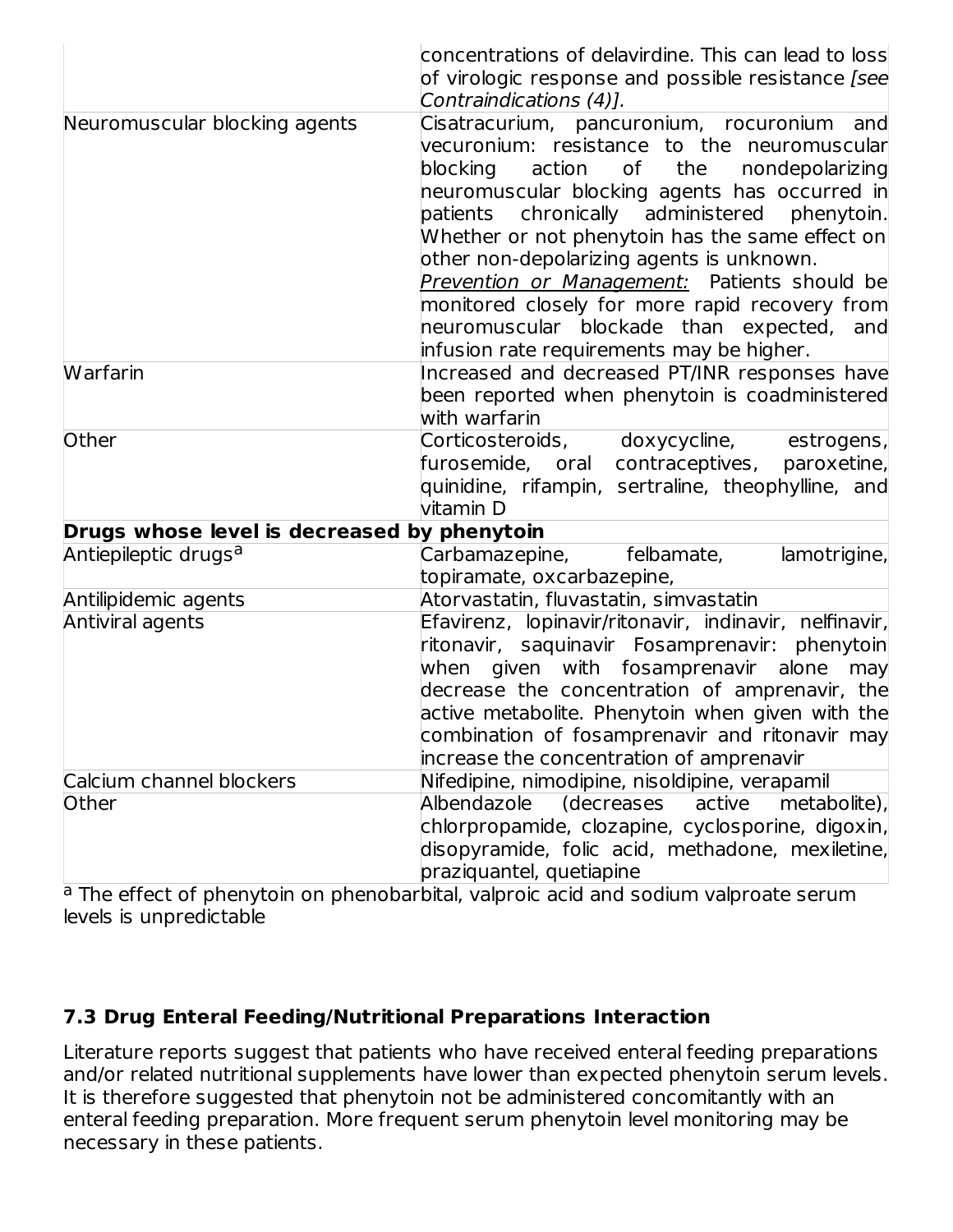### **7.4 Drug/Laboratory Test Interactions**

Care should be taken when using immunoanalytical methods to measure serum phenytoin concentrations.

### **8 USE IN SPECIFIC POPULATIONS**

### **8.1 Pregnancy**

#### Pregnancy Exposure Registry

There is a pregnancy exposure registry that monitors pregnancy outcomes in women exposed to antiepileptic drugs (AEDs), such as extended phenytoin sodium capsules, during pregnancy. Physicians are advised to recommend that pregnant patients taking extended phenytoin sodium capsules enroll in the North American Antiepileptic Drug (NAAED) Pregnancy Registry. This can be done by calling the toll free number 1-888- 233-2334, and must be done by patients themselves. Information on the registry can also be found at the website http://www.aedpregnancyregistry.org/

#### Risk Summary

In humans, prenatal exposure to phenytoin may increase the risks for congenital malformations and other adverse developmental outcomes. Prenatal phenytoin exposure is associated with an increased incidence of major malformations, including orofacial clefts and cardiac defects. In addition, the fetal hydantoin syndrome, a pattern of abnormalities including dysmorphic skull and facial features, nail and digit hypoplasia, growth abnormalities (including microcephaly), and cognitive deficits has been reported among children born to epileptic women who took phenytoin alone or in combination with other antiepileptic drugs during pregnancy [see Data]. There have been several reported cases of malignancies, including neuroblastoma, in children whose mothers received phenytoin during pregnancy.

Administration of phenytoin to pregnant animals resulted in an increased incidence of fetal malformations and other manifestations of developmental toxicity (including embryofetal death, growth impairment, and behavioral abnormalities) in multiple species at clinically relevant doses [see Data].

In the U.S. general population, the estimated background risk of major birth defects and of miscarriage in clinically recognized pregnancies is 2 to 4% and 15 to 20%, respectively. The background risk of major birth defects and miscarriage for the indicated population is unknown.

### Clinical Considerations

### Disease-associated maternal risk

An increase in seizure frequency may occur during pregnancy because of altered phenytoin pharmacokinetics. Periodic measurement of serum phenytoin concentrations may be valuable in the management of pregnant women as a guide to appropriate adjustment of dosage *[see Dosage and Administration (2.3, 2.7)]*. However, postpartum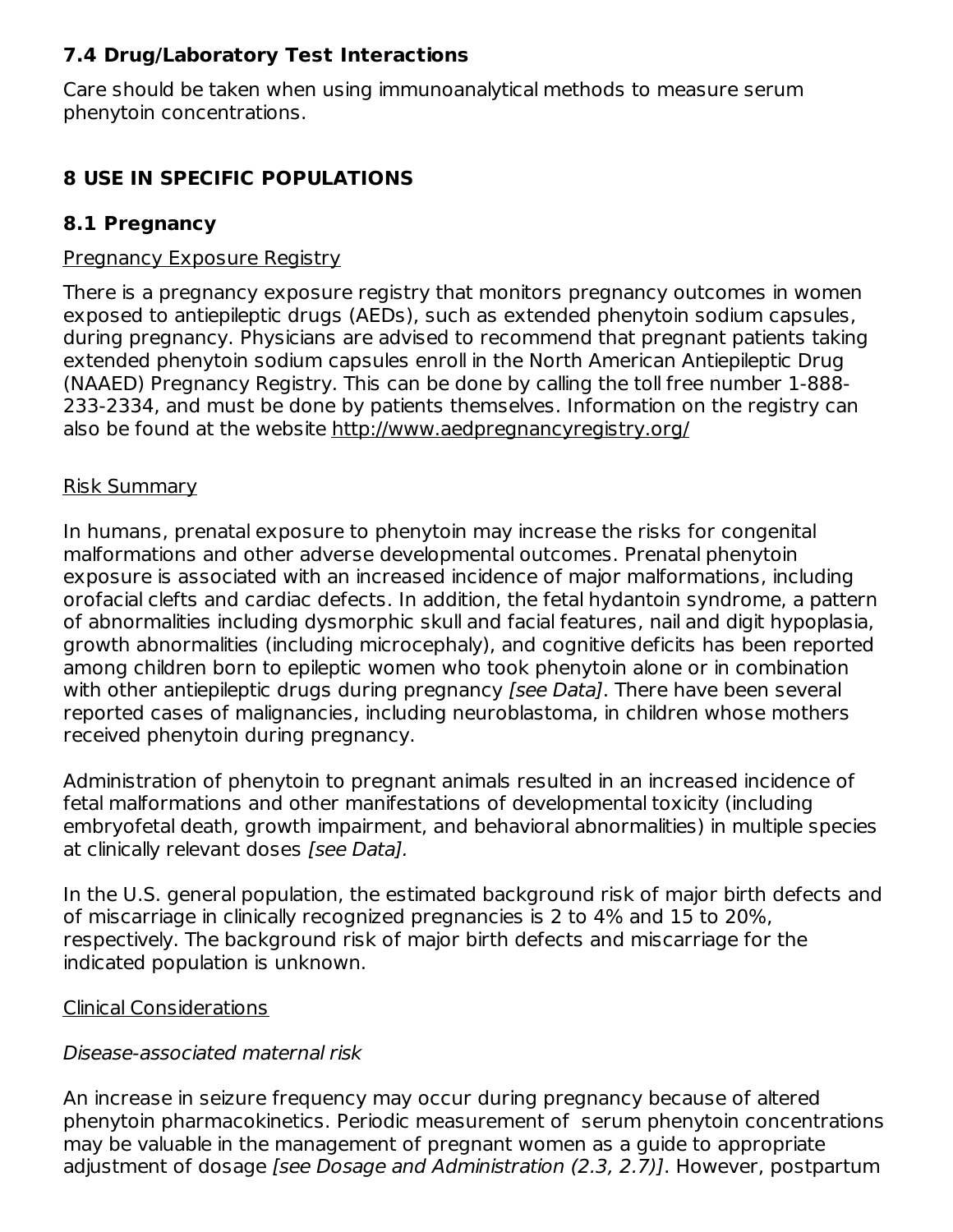restoration of the original dosage will probably be indicated *[see Clinical Pharmacology* (12.3)].

# Fetal/Neonatal Adverse Reactions

A potentially life-threatening bleeding disorder related to decreased levels of vitamin Kdependent clotting factors may occur in newborns exposed to phenytoin in utero. This drug-induced condition can be prevented with vitamin K administration to the mother before delivery and to the neonate after birth.

# Data

# Human Data

Meta-analyses using data from published observational studies and registries have estimated an approximately 2.4-fold increased risk for any major malformation in children with prenatal phenytoin exposure compared to controls. An increased risk of heart defects, facial clefts, and digital hypoplasia has been reported. The fetal hydantoin syndrome is a pattern of congenital anomalies including craniofacial anomalies, nail and digital hypoplasia, prenatal-onset growth deficiency, and neurodevelopmental deficiencies.

# Animal Data

Administration of phenytoin to pregnant rats, rabbits, and mice during organogenesis resulted in embryofetal death, fetal malformations, and decreased fetal growth. Malformations (including craniofacial, cardiovascular, neural, limb, and digit abnormalities) were observed in rats, rabbits, and mice at doses as low as 100, 75, and 12.5 mg/kg, respectively.

# **8.2 Lactation**

### Risk Summary

Phenytoin is secreted in human milk. The developmental and health benefits of breastfeeding should be considered along with the mother's clinical need for extended phenytoin sodium capsules and any potential adverse effects on the breastfed infant from extended phenytoin sodium capsules or from the underlying maternal condition.

# **8.4 Pediatric Use**

Initially, 5 mg/kg/day in two or three equally divided doses, with subsequent dosage individualized to a maximum of 300 mg daily. A recommended daily maintenance dosage is usually 4 to 8 mg/kg. Children over 6 years and adolescents may require the minimum adult dosage (300 mg/day) [see Dosage and Administration (2.2)].

# **8.5 Geriatric Use**

Phenytoin clearance tends to decrease with increasing age [see Clinical Pharmacology (12.3)]. Lower or less frequent dosing may be required [see Dosage and Administration  $(2.6)$ ].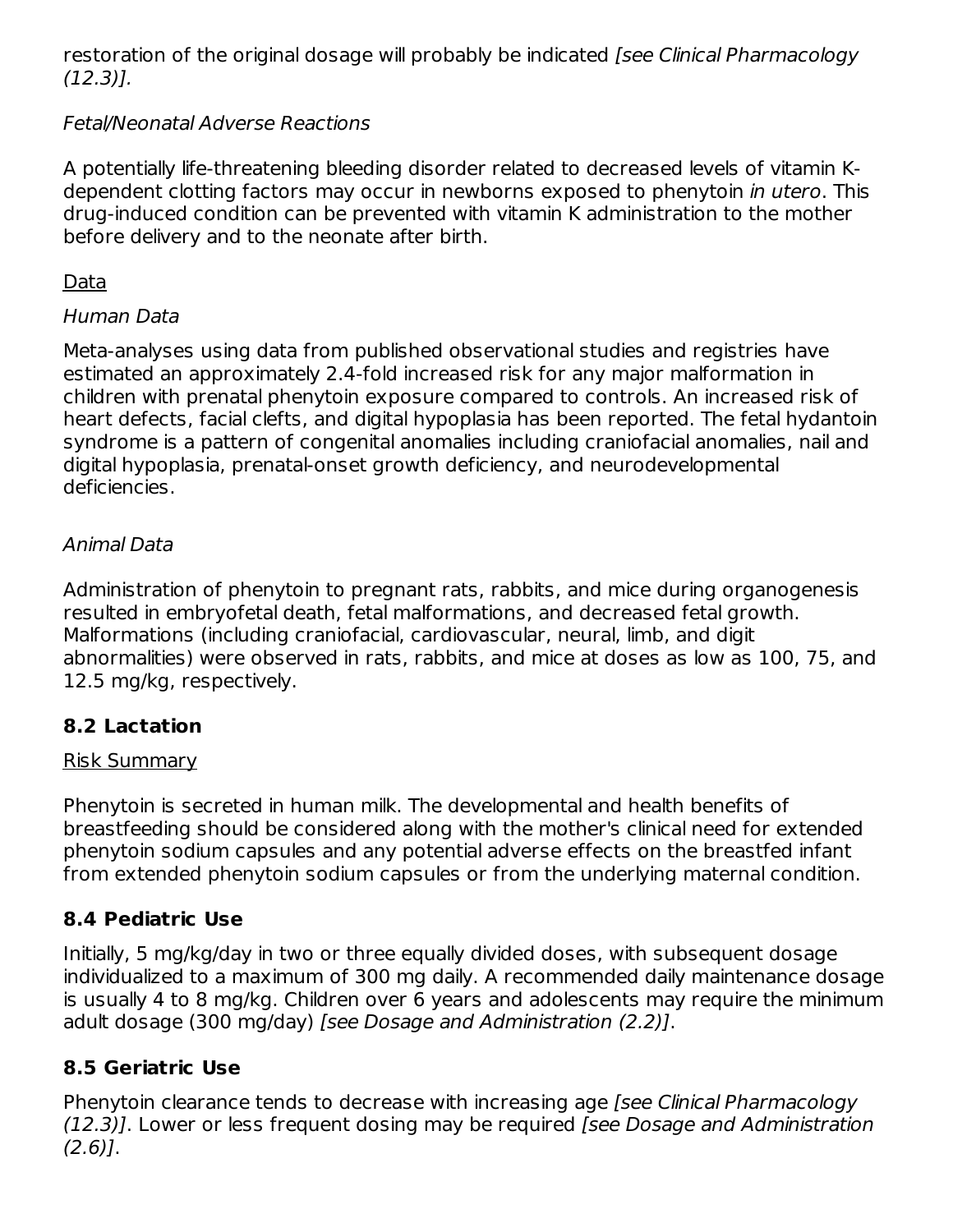# **8.6 Renal and/or Hepatic Impairment or Hypoalbuminemia**

The liver is the chief site of biotransformation of phenytoin; patients with impaired liver function, elderly patients, or those who are gravely ill may show early signs of toxicity.

Because the fraction of unbound phenytoin is increased in patients with renal or hepatic disease, or in those with hypoalbuminemia, the monitoring of phenytoin serum levels should be based on the unbound fraction in those patients.

### **8.7 Use in Patients with Decreased CYP2C9 Function**

Patients who are intermediate or poor metabolizers of CYP2C9 substrates (e.g.,  $*1/*3$ , \*2/\*2, \*3/\*3) may exhibit increased phenytoin serum concentrations compared to patients who are normal metabolizers (e.g.,  $*1/*1$ ). Thus, patients who are known to be intermediate or poor metabolizers may ultimately require lower doses of phenytoin to maintain similar steady-state concentrations compared to normal metabolizers. If early signs of dose-related central nervous system (CNS) toxicity develop, serum concentrations should be checked immediately [see Clinical Pharmacology (12.5)].

# **10 OVERDOSAGE**

The lethal dose in pediatric patients is not known. The lethal dose in adults is estimated to be 2 to 5 grams. The initial symptoms are nystagmus, ataxia, and dysarthria. Other signs are tremor, hyperreflexia, lethargy, slurred speech, blurred vision, nausea, and vomiting. The patient may become comatose and hypotensive. Bradycardia and cardiac arrest have been reported [see Warnings and Precautions (5.6)]. Death is caused by respiratory and circulatory depression.

There are marked variations among individuals with respect to phenytoin serum levels where toxicity may occur. Nystagmus, on lateral gaze, usually appears at 20 mcg/mL, ataxia at 30 mcg/mL; dysarthria and lethargy appear when the serum concentration is over 40 mcg/mL, but as high a concentration as 50 mcg/mL has been reported without evidence of toxicity. As much as 25 times the therapeutic dose has been taken to result in a serum concentration over 100 mcg/mL with complete recovery. Irreversible cerebellar dysfunction and atrophy have been reported.

**Treatment:** Treatment is nonspecific since there is no known antidote.

The adequacy of the respiratory and circulatory systems should be carefully observed and appropriate supportive measures employed. Hemodialysis can be considered since phenytoin is not completely bound to plasma proteins. Total exchange transfusion has been used in the treatment of severe intoxication in pediatric patients.

In acute overdosage the possibility of other CNS depressants, including alcohol, should be borne in mind.

# **11 DESCRIPTION**

Phenytoin sodium is related to the barbiturates in chemical structure, but has a fivemembered ring. The chemical name is 5,5-diphenyl-2,4 imidazolidinedione, having the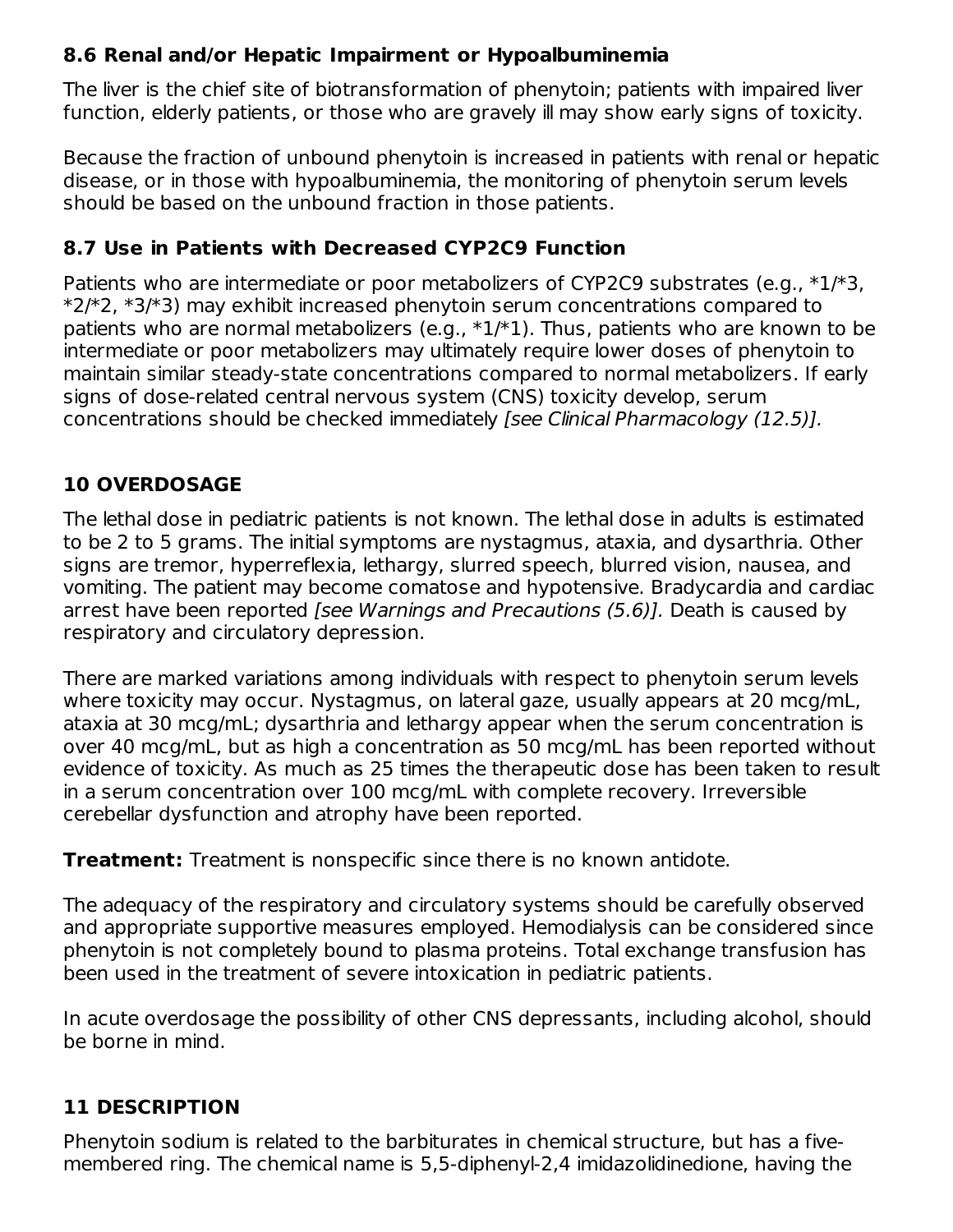following structural formula:



Each 100 mg extended phenytoin sodium capsule USP contains 100 mg phenytoin sodium USP. Also contains confectioner's sugar, hypromellose, magnesium oxide, magnesium stearate, microcrystalline cellulose, and talc. In addition, the empty hard gelatin capsule shells also contain gelatin, sodium lauryl sulphate, and titanium dioxide. The capsules are imprinted with edible ink containing black iron oxide, potassium hydroxide, propylene glycol and shellac. Product in vivo performance is characterized by a slow and extended rate of absorption with peak blood concentrations expected in 4 to 12 hours as contrasted to Prompt Phenytoin Sodium Capsules, USP with a rapid rate of absorption with peak blood concentration expected in 1½ to 3 hours.

Meets USP Dissolution Test 2.

# **12 CLINICAL PHARMACOLOGY**

### **12.1 Mechanism of Action**

The precise mechanism by which phenytoin exerts its therapeutic effect has not been established but is thought to involve the voltage-dependent blockade of membrane sodium channels resulting in a reduction in sustained high-frequency neuronal discharges.

# **12.3 Pharmacokinetics**

### Absorption

For extended phenytoin sodium capsules, peak serum levels occur 4 to 12 hours after administration. Steady-state therapeutic levels are achieved at least 7 to 10 days (5 to 7 half-lives) after initiation of therapy with recommended doses of 300 mg/day. When serum level determinations are necessary, they should be obtained at least 5 to 7 halflives after treatment initiation, dosage change, or addition or subtraction of another drug to the regimen so that equilibrium or steady-state will have been achieved.

### Distribution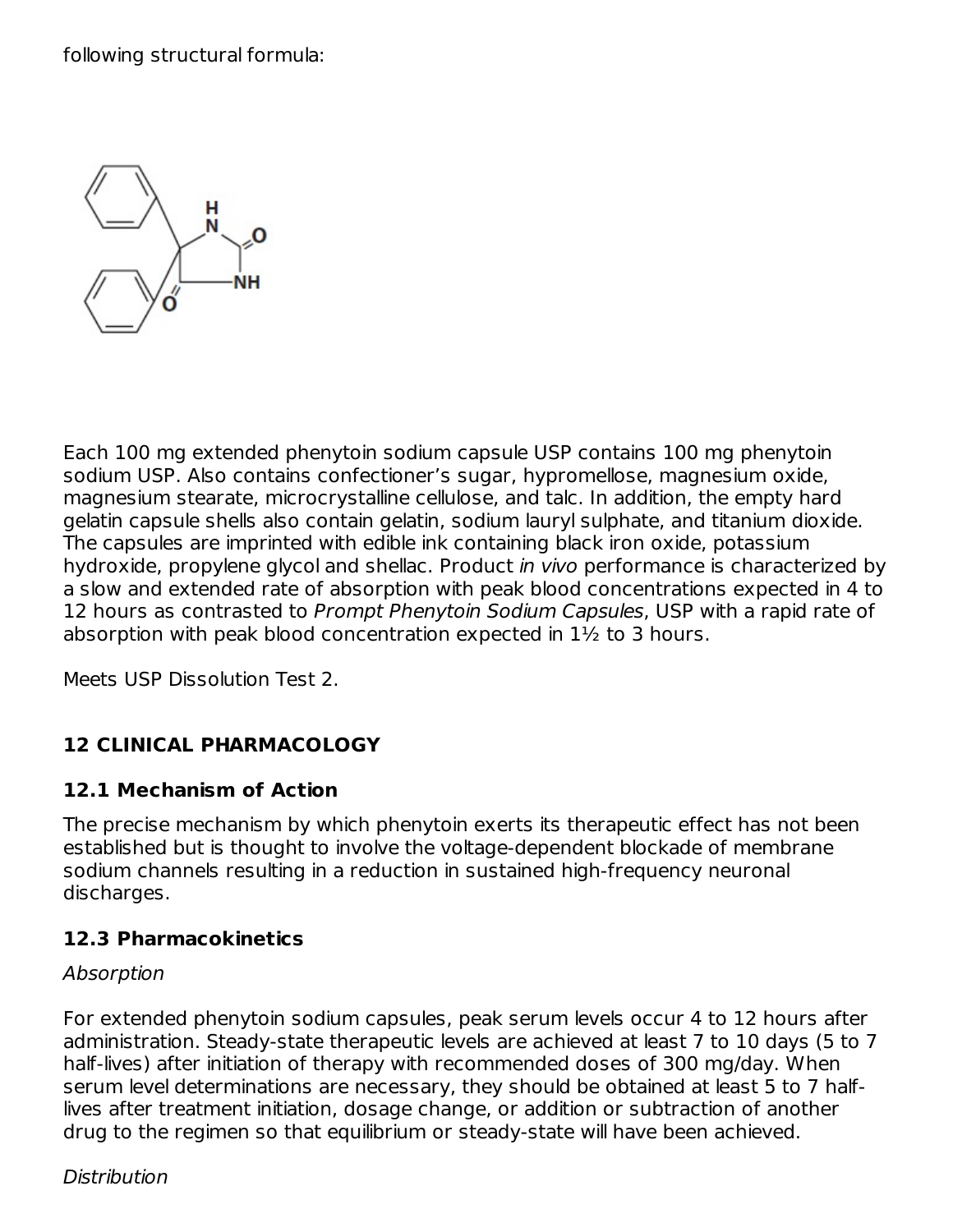Phenytoin is extensively bound to serum plasma proteins.

### Elimination

The plasma half-life in man after oral administration of phenytoin averages 22 hours, with a range of 7 to 42 hours.

### Metabolism

Phenytoin is primarily metabolized by the hepatic cytochrome P450 enzyme CYP2C9 and to a lesser extent by CYP2C19. Because phenytoin is hydroxylated in the liver by an enzyme system which is saturable at high serum levels, small incremental doses may increase the half-life and produce very substantial increases in serum levels, when these are in the upper range. The steady-state level may be disproportionately increased, with resultant intoxication, from an increase in dosage of 10% or more.

In most patients maintained at a steady dosage, stable phenytoin serum levels are achieved. There may be wide interpatient variability in phenytoin serum levels with equivalent dosages. Patients with unusually low levels may be noncompliant or hypermetabolizers of phenytoin. Unusually high levels result from liver disease, variant CYP2C9 and CYP2C19 alleles, or drug interactions which result in metabolic interference. The patient with large variations in phenytoin serum levels, despite standard doses, presents a difficult clinical problem. Serum level determinations in such patients may be particularly helpful. As phenytoin is highly protein bound, free phenytoin levels may be altered in patients whose protein binding characteristics differ from normal.

# Excretion

Most of the drug is excreted in the bile as inactive metabolites which are then reabsorbed from the intestinal tract and excreted in the urine. Urinary excretion of phenytoin and its metabolites occurs partly with glomerular filtration but, more importantly, by tubular secretion.

# Specific Populations

### Age: Geriatric Population:

Phenytoin clearance tends to decrease with increasing age (20% less in patients over 70 years of age relative to that in patients 20 to 30 years of age). Since phenytoin clearance is decreased slightly in elderly patients, lower or less frequent dosing may be required [see Dosage and Administration (2.6)].

### Sex/Race:

Gender and race have no significant impact on phenytoin pharmacokinetics.

# Renal or Hepatic Impairment:

Increased fraction of unbound phenytoin in patients with renal or hepatic disease, or in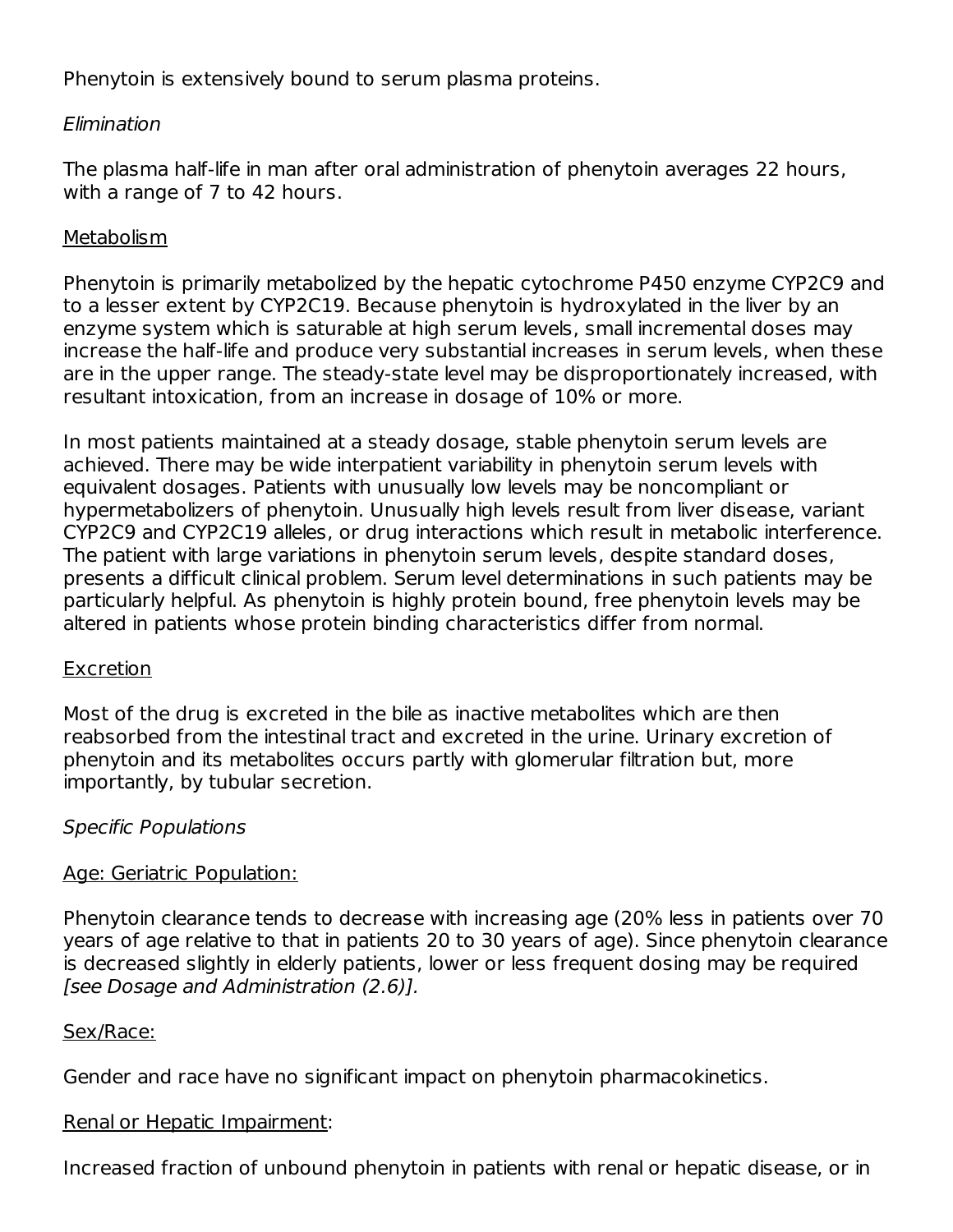those with hypoalbuminemia has been reported.

#### Pregnancy:

It has been reported in the literature that the plasma clearance of phenytoin generally increased during pregnancy, reached a peak in the third trimester and returned to the level of pre-pregnancy after few weeks or months of delivery.

### Drug Interaction Studies

Phenytoin is primarily metabolized by the hepatic cytochrome P450 enzyme CYP2C9 and to a lesser extent by CYP2C19.

Phenytoin is a potent inducer of hepatic drug-metabolizing enzymes [see Drug] Interactions (7.1, 7.2)].

### **12.5 Pharmacogenomics**

CYP2C9 activity is decreased in individuals with genetic variants such as the CYP2C9\*2 and CYP2C9\*3 alleles. Carriers of variant alleles, resulting in intermediate (e.g., \*1/\*3,  $*2/*2$ ) or poor metabolism (e.g.,  $*2/*3$ ,  $*3/*3$ ) have decreased clearance of phenytoin. Other decreased or nonfunctional CYP2C9 alleles may also result in decreased clearance of phenytoin (e.g., \*5, \*6, \*8, \*11).

The prevalence of the CYP2C9 poor metabolizer phenotype is approximately 2 to 3% in the White population, 0.5 to 4% in the Asian population, and <1% in the African American population. The CYP2C9 intermediate phenotype prevalence is approximately 35% in the White population, 24% in the African American population, and 15 to 36% in the Asian population [see Warnings and Precautions (5.3) and Use in Specific Populations  $(8.7)$ ].

# **13 NONCLINICAL TOXICOLOGY**

# **13.1 Carcinogenesis, Mutagenesis, Impairment of Fertility**

Carcinogenesis[see Warnings and Precautions (5.9)]

In carcinogenicity studies, phenytoin was administered in the diet to mice (10, 25, or 45 mg/kg/day) and rats (25, 50, or 100 mg/kg/day) for 2 years. The incidences of hepatocellular tumors were increased in male and female mice at the highest dose. No increases in tumor incidence were observed in rats. The highest doses tested in these studies were associated with peak serum phenytoin levels below human therapeutic concentrations.

In carcinogenicity studies reported in the literature, phenytoin was administered in the diet for 2 years at doses up to 600 ppm (approximately 160 mg/kg/day) to mice and up to 2400 ppm (approximately 120 mg/kg/day) to rats. The incidences of hepatocellular tumors were increased in female mice at all but the lowest dose tested. No increases in tumor incidence were observed in rats.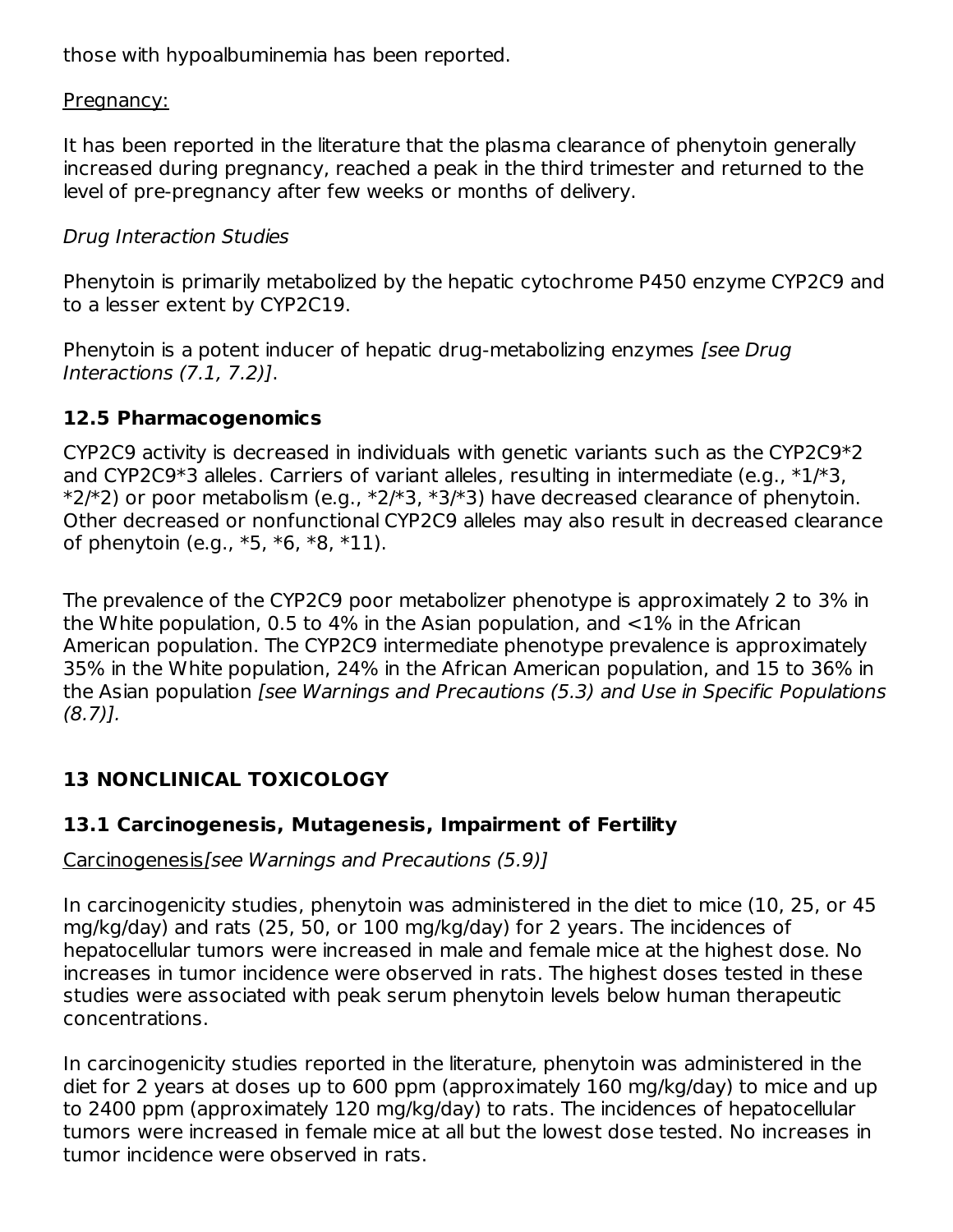#### Mutagenesis

Phenytoin was negative in the Ames test and in the *in vitro* clastogenicity assay in Chinese hamster ovary (CHO) cells.

In studies reported in the literature, phenytoin was negative in the *in vitro* mouse lymphoma assay and the in vivo micronucleus assay in mouse. Phenytoin was clastogenic in the in vitro sister chromatid exchange assay in CHO cells.

Fertility

Phenytoin has not been adequately assessed for effects on male or female fertility.

# **16 HOW SUPPLIED/STORAGE AND HANDLING**

NDC: 71335-1349-7: 270 Tablets in a BOTTLE

NDC: 71335-1349-1: 100 Tablets in a BOTTLE

NDC: 71335-1349-2: 30 Tablets in a BOTTLE

NDC: 71335-1349-3: 180 Tablets in a BOTTLE

NDC: 71335-1349-4: 90 Tablets in a BOTTLE

NDC: 71335-1349-5: 120 Tablets in a BOTTLE

NDC: 71335-1349-6: 60 Tablets in a BOTTLE

# **17 PATIENT COUNSELING INFORMATION**

Advise patients to read the FDA-approved patient labeling (Medication Guide).

### Administration Information

Advise patients taking phenytoin of the importance of adhering strictly to the prescribed dosage regimen, and of informing the physician of any clinical condition in which it is not possible to take the drug orally as prescribed, e.g., surgery, etc.

# **Advise patients not to use capsules which are discolored.**

### Withdrawal of Antiepileptic Drugs

Advise patients not to discontinue use of extended phenytoin sodium capsules without consulting with their healthcare provider. Extended phenytoin sodium capsules should normally be gradually withdrawn to reduce the potential for increased seizure frequency and status epilepticus [see Warnings and Precautions (5.1)].

### Suicidal Ideation and Behavior

Counsel patients, their caregivers, and families that AEDs, including extended phenytoin sodium capsules, may increase the risk of suicidal thoughts and behavior and advise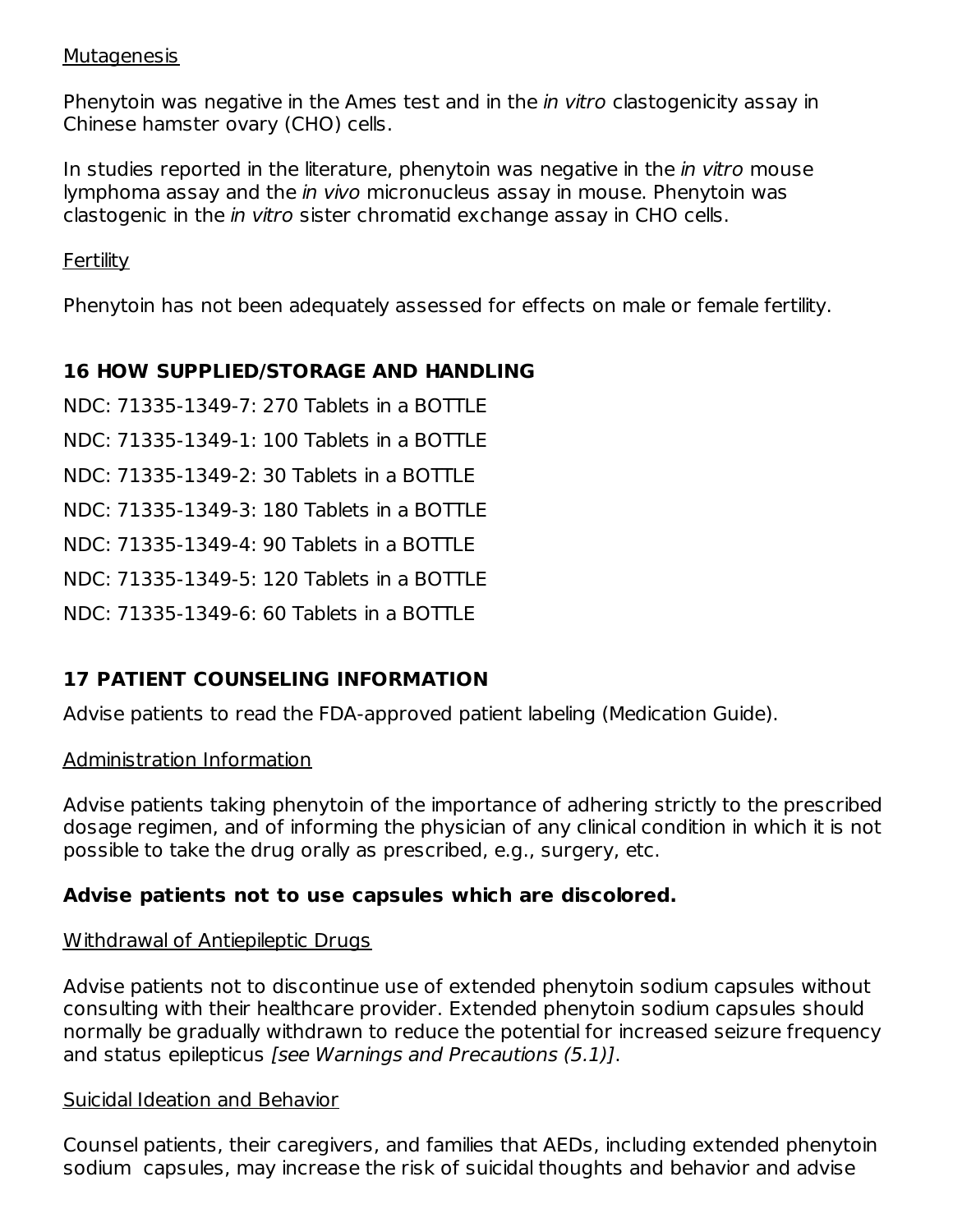them of the need to be alert for the emergence or worsening of symptoms of depression, any unusual changes in mood or behavior, or the emergence of suicidal thoughts, behavior, or thoughts about self-harm. Behaviors of concern should be reported immediately to healthcare providers [see Warnings and Precautions (5.2)].

### Serious Dermatologic Reactions

Advise patients of the early signs and symptoms of severe cutaneous adverse reactions and to report any occurrence immediately to a physician (see Warnings and Precautions (5.3)].

#### Potential Signs of Drug Reaction with Eosinophilia and Systemic Symptoms (DRESS) and Other Systemic Reactions

Advise patients of the early toxic signs and symptoms of potential hematologic, dermatologic, hypersensitivity, or hepatic reactions. These symptoms may include, but are not limited to, fever, sore throat, rash, ulcers in the mouth, easy bruising, lymphadenopathy, facial swelling, and petechial or purpuric hemorrhage, and in the case of liver reactions, anorexia, nausea/vomiting, or jaundice. Advise the patient that, because these signs and symptoms may signal a serious reaction, that they must report any occurrence immediately to a physician. In addition, advise the patient that these signs and symptoms should be reported even if mild or when occurring after extended use [see Warnings and Precautions (5.3, 5.4, 5.5, 5.8, 5.9)].

### Cardiac Effects

Counsel patients that cases of bradycardia and cardiac arrest have been reported, both at recommended phenytoin doses and levels, and in association with phenytoin toxicity. Patients should report cardiac signs or symptoms to their healthcare provider [see Warnings and Precautions (5.6) and Overdosage (10)].

### Angioedema

Advise patients to discontinue extended phenytoin sodium capsules and seek immediate medical care if they develop signs or symptoms of angioedema, such as facial, perioral, or upper airway swelling [see Warnings and Precautions (5.7)].

### Effects of Alcohol Use and Other Drugs and Over-the-Counter Drug Interactions

Caution patients against the use of other drugs or alcoholic beverages without first seeking their physician's advice *[Drug Interactions (7.1, 7.2)]*.

Inform patients that certain over-the-counter medications (e.g., antacids, cimetidine, and omeprazole), vitamins (e.g., folic acid), and herbal supplements (e.g., St. John's wort) can alter their phenytoin levels.

### **Hyperglycemia**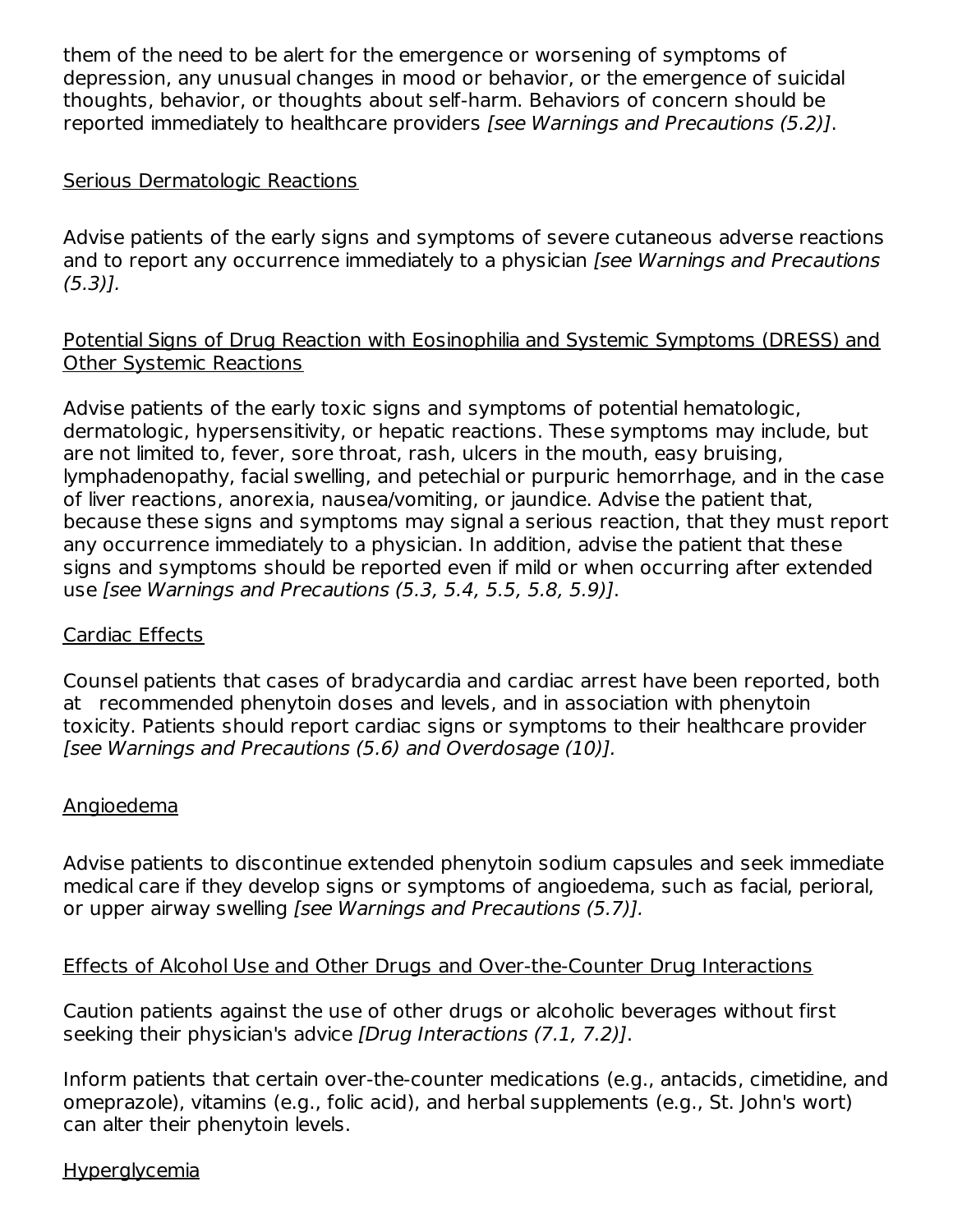Advise patients that extended phenytoin sodium capsules may cause an increase in blood glucose levels [see Warnings and Precautions (5.14)].

### Gingival Hyperplasia

Advise patients of the importance of good dental hygiene in order to minimize the development of gingival hyperplasia and its complications.

### Neurologic Effects

Counsel patients that extended phenytoin sodium capsules may cause dizziness, gait disturbance, decreased coordination and somnolence. Advise patients taking extended phenytoin sodium capsules not to drive, operate complex machinery, or engage in other hazardous activities until they have become accustomed to any such effects associated with extended phenytoin sodium capsules.

### Use in Pregnancy

Inform pregnant women and women of childbearing potential that use of extended phenytoin sodium capsules during pregnancy can cause fetal harm, including an increased risk for cleft lip and/or cleft palate (oral clefts), cardiac defects, dysmorphic skull and facial features, nail and digit hypoplasia, growth abnormalities (including microcephaly), and cognitive deficits. When appropriate, counsel pregnant women and women of childbearing potential about alternative therapeutic options. Advise women of childbearing potential who are not planning a pregnancy to use effective contraception while using extended phenytoin sodium capsules, keeping in mind that there is a potential for decreased hormonal contraceptive efficacy [see Drug Interactions (7.2)].

Instruct patients to notify their physician if they become pregnant or intend to become pregnant during therapy, and to notify their physician if they are breastfeeding or intend to breastfeed during therapy [see Use in Specific Populations (8.1, 8.2)].

Encourage patients to enroll in the North American Antiepileptic Drug (NAAED) Pregnancy Registry if they become pregnant. This registry is collecting information about the safety of antiepileptic drugs during pregnancy [see Use in Specific Populations  $(8.1)$ .

#### **Dispense with Medication Guide available at: www.aurobindousa.com/medication-guides**

### **MEDICATION GUIDE**

**Extended Phenytoin Sodium Capsules USP**

**(fen' i toin soe' dee um)**

**What is the most important information I should know about extended phenytoin sodium capsules?**

**1. Do not stop taking extended phenytoin sodium capsules without first**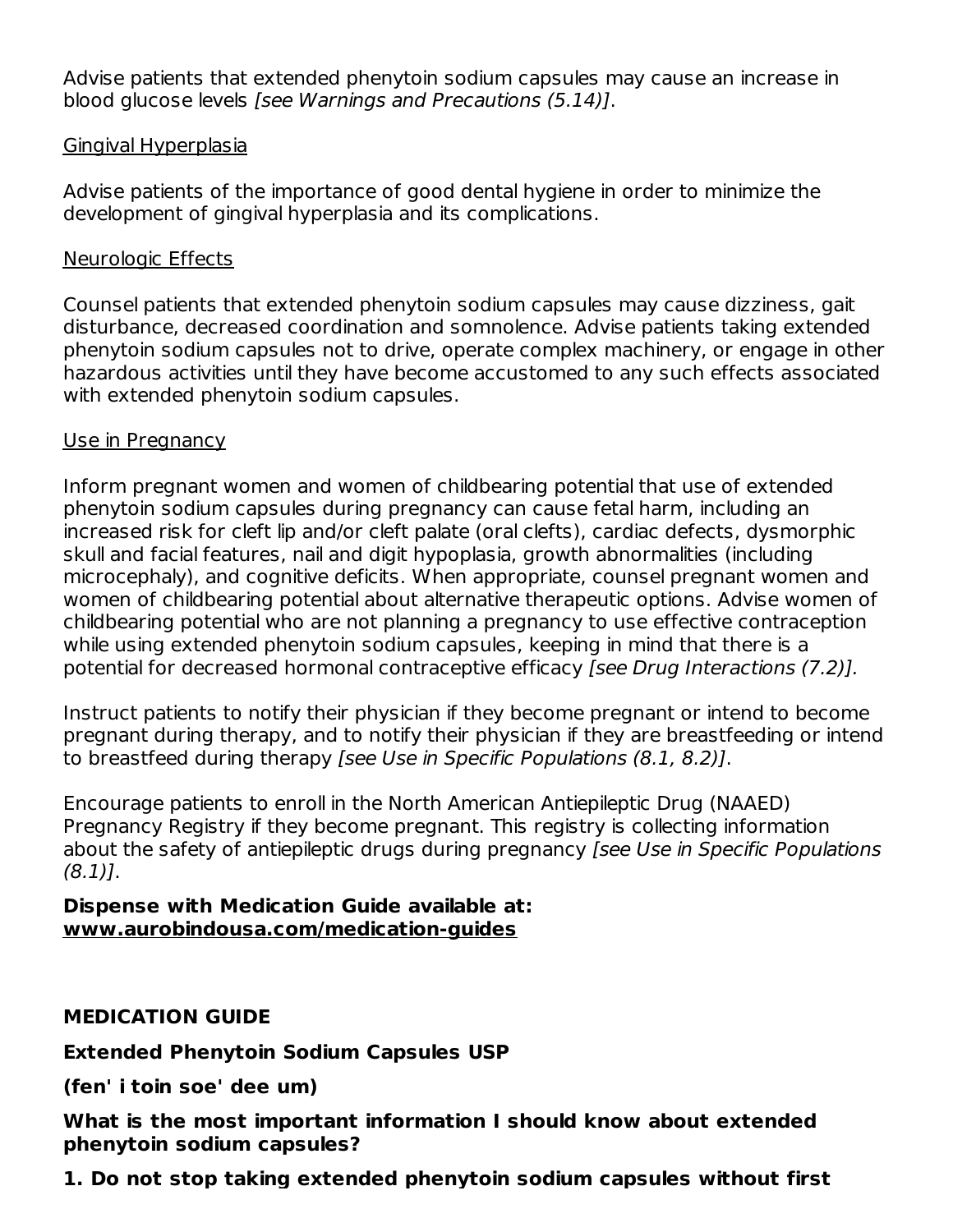#### **1. Do not stop taking extended phenytoin sodium capsules without first talking to your healthcare provider.**

- Stopping extended phenytoin sodium capsules suddenly can cause serious problems.
- Stopping a seizure medicine suddenly can cause you to have seizures more often or seizures that will not stop (status epilepticus).

**2. Like other antiepileptic drugs, extended phenytoin sodium capsules may cause suicidal thoughts or actions in a very small number of people, about 1 in 500. Call a healthcare provider right away if you have any of these symptoms, especially if they are new, worse, or worry you:**

- Thoughts about suicide or dying
- Attempts to commit suicide
- New or worse depression
- New or worse anxiety
- Feeling agitated or restless
- Panic attacks
- Trouble sleeping (insomnia)
- New or worse irritability
- Acting aggressive, being angry, or violent
- Acting on dangerous impulses
- An extreme increase in activity and talking (mania)
- Other unusual changes in behavior or mood

Suicidal thoughts or actions can be caused by things other than medicines. If you have suicidal thoughts or actions, your healthcare provider may check for other causes.

### **How can I watch for early symptoms of suicidal thoughts and actions?**

- Pay attention to any changes, especially sudden changes, in mood, behaviors, thoughts, or feelings.
- Keep all follow-up visits with your healthcare provider as scheduled.

Call your healthcare provider between visits as needed, especially if you are worried about symptoms.

**3. Extended phenytoin sodium capsules can cause a type of serious allergic reaction that may affect different parts of the body such as your liver, kidneys, blood, heart, skin or other parts of your body. These can be very serious and cause death. Call your healthcare provider right away if you have any or all of these symptoms:**

- Fever
- Rash
- Swollen lymph glands
- Swelling of your face, eye, lips, or tongue
- Trouble swallowing or breathing
- Sore throat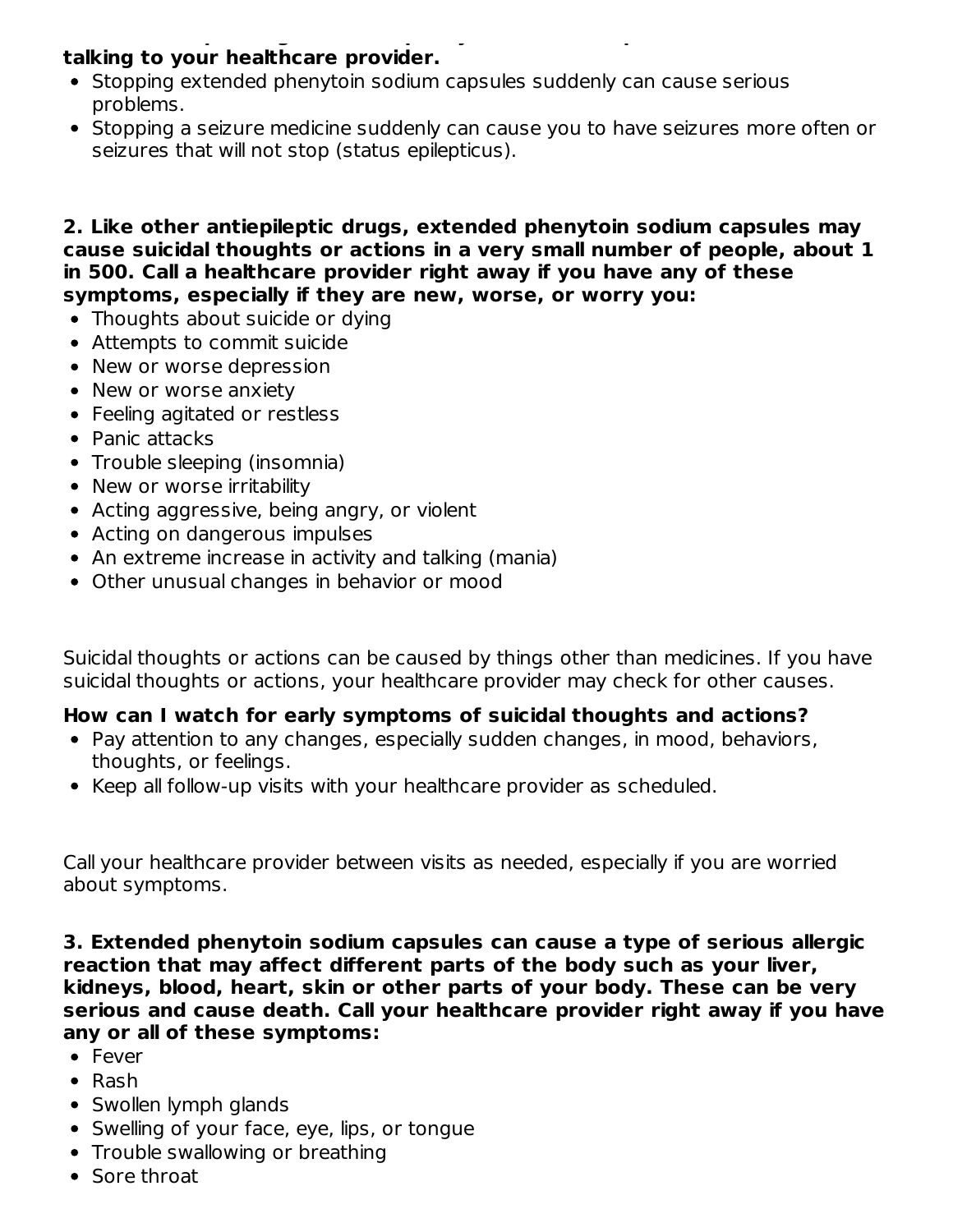- Sores in your mouth
- Bruise easily
- Purple or red spots on your skin
- Increase infections
- Not wanting to eat (anorexia)
- Nausea
- Vomiting
- Yellowing of the skin and the white part of your eyes (jaundice)

Call your healthcare provider even if the symptoms are mild or if you have been taking extended phenytoin sodium capsules for an extended period of time. These symptoms can be a sign of a serious allergic reaction.

### **4. Extended phenytoin sodium capsules can cause problems with your heart, including a slow heartbeat. Let your healthcare provider know right away if you have any of these symptoms:**

- dizziness
- tiredness
- feeling like your heart is beating slowly or skipping beats
- $\bullet$  chest pain

### **What are extended phenytoin sodium capsules?**

Extended phenytoin sodium capsules are a prescription medicine used to treat certain types of seizures called tonic-clonic (grand mal) and psychomotor (temporal lobe) seizures.

# **Do not take extended phenytoin sodium capsules if you:**

- Are allergic to phenytoin or any of the ingredients in extended phenytoin sodium capsules. See the end of this leaflet for a complete list of ingredients in extended phenytoin sodium capsules.
- Have had an allergic reaction to CEREBYX (fosphenytoin), PEGANONE (ethotoin), or MESANTOIN (mephenytoin).
- Have had liver problems from taking phenytoin.
- Take delavirdine.

### **Before taking extended phenytoin sodium capsules, tell your healthcare provider about all of your medical conditions, including if you:**

- Have or have had depression, mood problems, or suicidal thoughts or behavior
- Have had an allergic reaction to a medicine similar to extended phenytoin sodium capsules called carboxamides, barbiturates, succinimides, and oxazolidinediones
- Have or had liver or kidney problems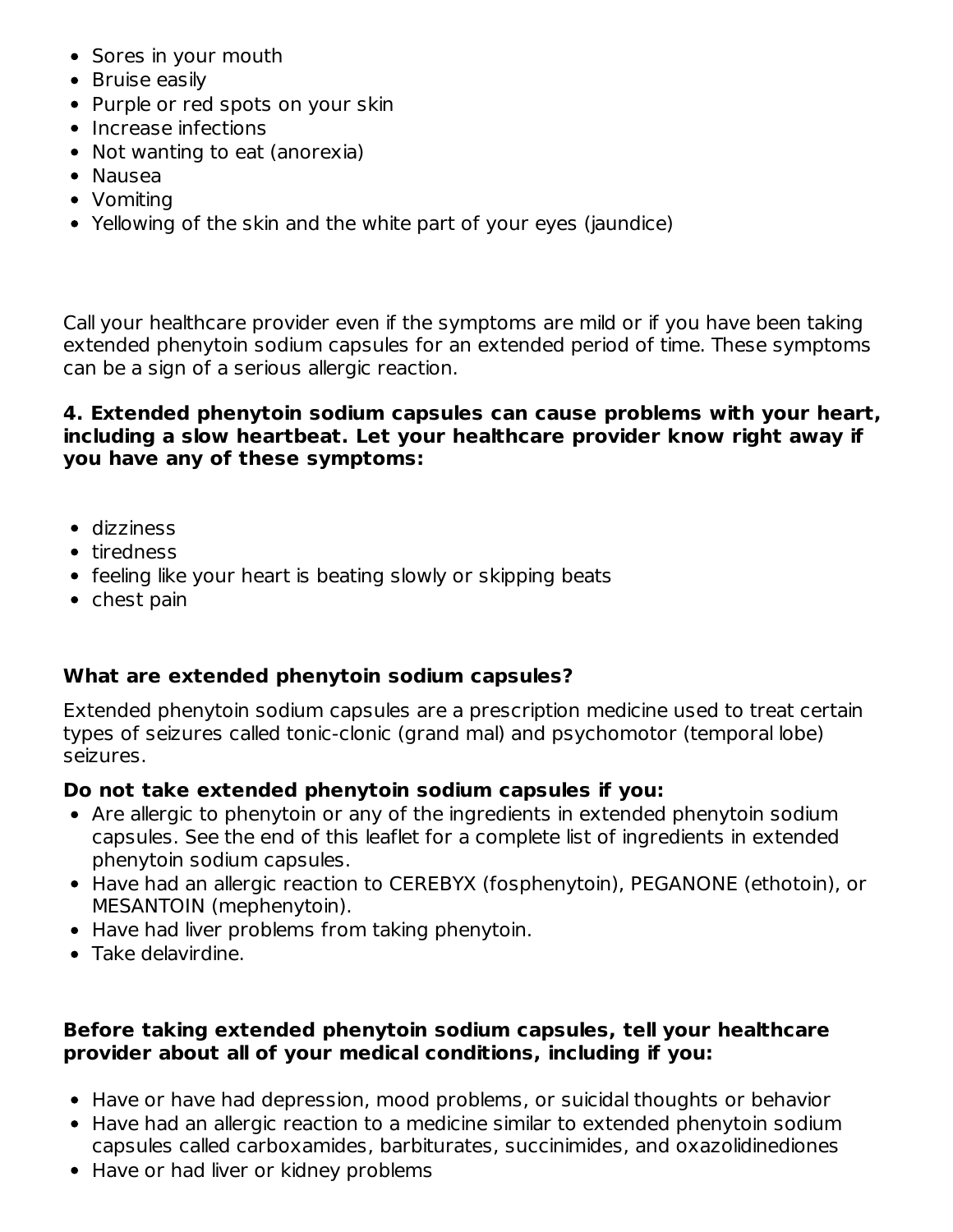- Have or had an enzyme problem called porphyria
- Have or had high blood sugar (hyperglycemia)
- Drink alcohol
- Are pregnant or plan to become pregnant. Extended phenytoin sodium capsules may harm your unborn baby.
	- If you take extended phenytoin sodium capsules during pregnancy, your baby is at risk for serious birth defects.
	- If you become pregnant while taking extended phenytoin sodium capsules, the level of extended phenytoin sodium capsules in your blood may decrease, causing your seizures to become worse. Your healthcare provider may change your dose of extended phenytoin sodium capsules.
	- If you take extended phenytoin sodium capsules during pregnancy, your baby is also at risk for bleeding problems right after birth. Your healthcare provider may give you and your baby medicine to prevent this.
	- All women of child-bearing age should talk to their healthcare provider about using other possible treatments instead of extended phenytoin sodium capsules.
	- If you are of childbearing age and are not planning on getting pregnant, you should use effective birth control (contraception) while taking extended phenytoin sodium capsules.
	- **Pregnancy Registry:** If you become pregnant while taking extended phenytoin sodium capsules, talk to your healthcare provider about registering with the North American Antiepileptic Drug Pregnancy Registry. You can enroll in this registry by calling 1-888-233-2334. The purpose of this registry is to collect information about the safety of antiepileptic drugs during pregnancy.
	- Are breastfeeding or plan to breastfeed. Phenytoin sodium can pass into breast milk. You and your healthcare provider should decide if you will take extended phenytoin sodium capsules while you are breastfeeding.

Tell your healthcare provider about all the medicines you take, including prescription and over-the-counter medicines, vitamins, and herbal supplements. These medicines can change the levels of extended phenytoin sodium capsules in your blood.

Taking extended phenytoin sodium capsules with certain other medicines can cause side effects or affect how well they work. Do not start or stop other medicines without talking to your healthcare provider.

Know the medicines you take. Keep a list of them and show it to your healthcare provider and pharmacist when you get a new medicine.

# **How should I take extended phenytoin sodium capsules?**

- Take extended phenytoin sodium capsules exactly as your healthcare provider tells you.
- Your healthcare provider will tell you how much extended phenytoin sodium capsules to take and when to take it.
- Your healthcare provider may change your dose if needed. Do not change your dose of extended phenytoin sodium capsules without talking to your healthcare provider.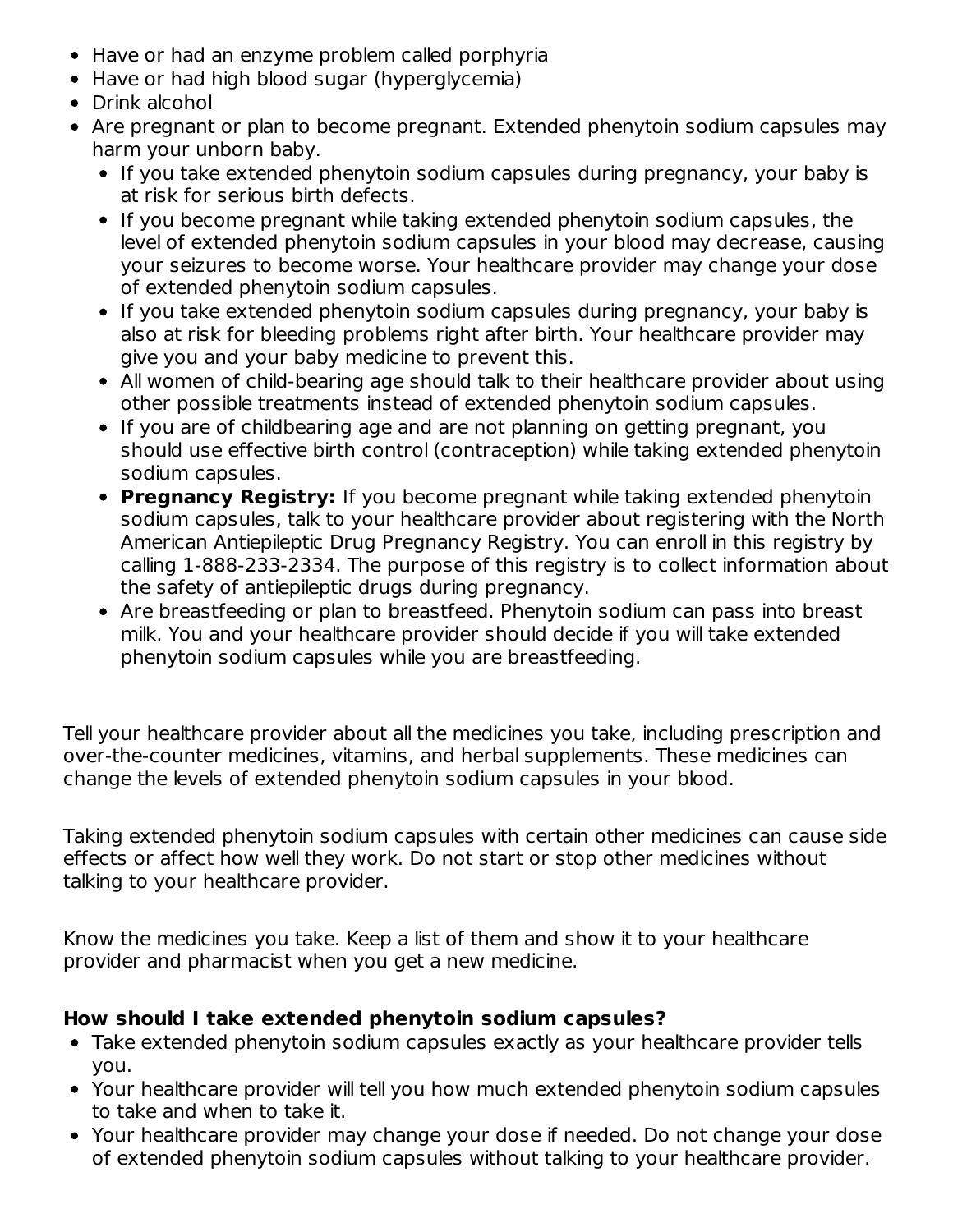Do not stop taking extended phenytoin sodium capsules without first talking to your healthcare provider. Stopping extended phenytoin sodium capsules suddenly can cause serious problems.

### **What should I avoid while taking extended phenytoin sodium capsules?**

- Do not drink alcohol while you take extended phenytoin sodium capsules without first talking to your healthcare provider. Drinking alcohol while taking extended phenytoin sodium capsules may change your blood levels of extended phenytoin sodium capsules which can cause serious problems.
- Do not drive, operate heavy machinery, or do other dangerous activities until you know how extended phenytoin sodium capsules affects you. Extended phenytoin sodium capsules can slow your thinking and motor skills.

### **What are the possible side effects of extended phenytoin sodium capsules?**

### See "**What is the most important information I should know about extended phenytoin sodium capsules?"**

#### **Extended phenytoin sodium capsules may cause other serious side effects including:**

- Liver problems.
- Low blood count which could increase your chance of getting infections, bruising, bleeding and increased fatigue
- Softening of your bones (osteopenia, osteoporosis, and osteomalacia) can cause your bones to break (fractures).
- High blood sugar (hyperglycemia).
- High levels of extended phenytoin sodium capsules in your blood that could cause confusion also known as delirium, psychosis or a more serious condition that affects how your brain works (encephalopathy).

Call your healthcare provider right away, if you have any of the symptoms listed above.

The most common side effects of extended phenytoin sodium capsules include:

- Irregular movement of the eye (nystagmus)
- Problems with movement and balance (ataxia)
- Slurred speech
- Decrease in coordination
- Drowsiness (somnolence)
- Confusion

Extended phenytoin sodium capsules can cause overgrowth of your gums. Brushing and flossing your teeth and seeing a dentist regularly while taking extended phenytoin sodium capsules can help prevent this from happening.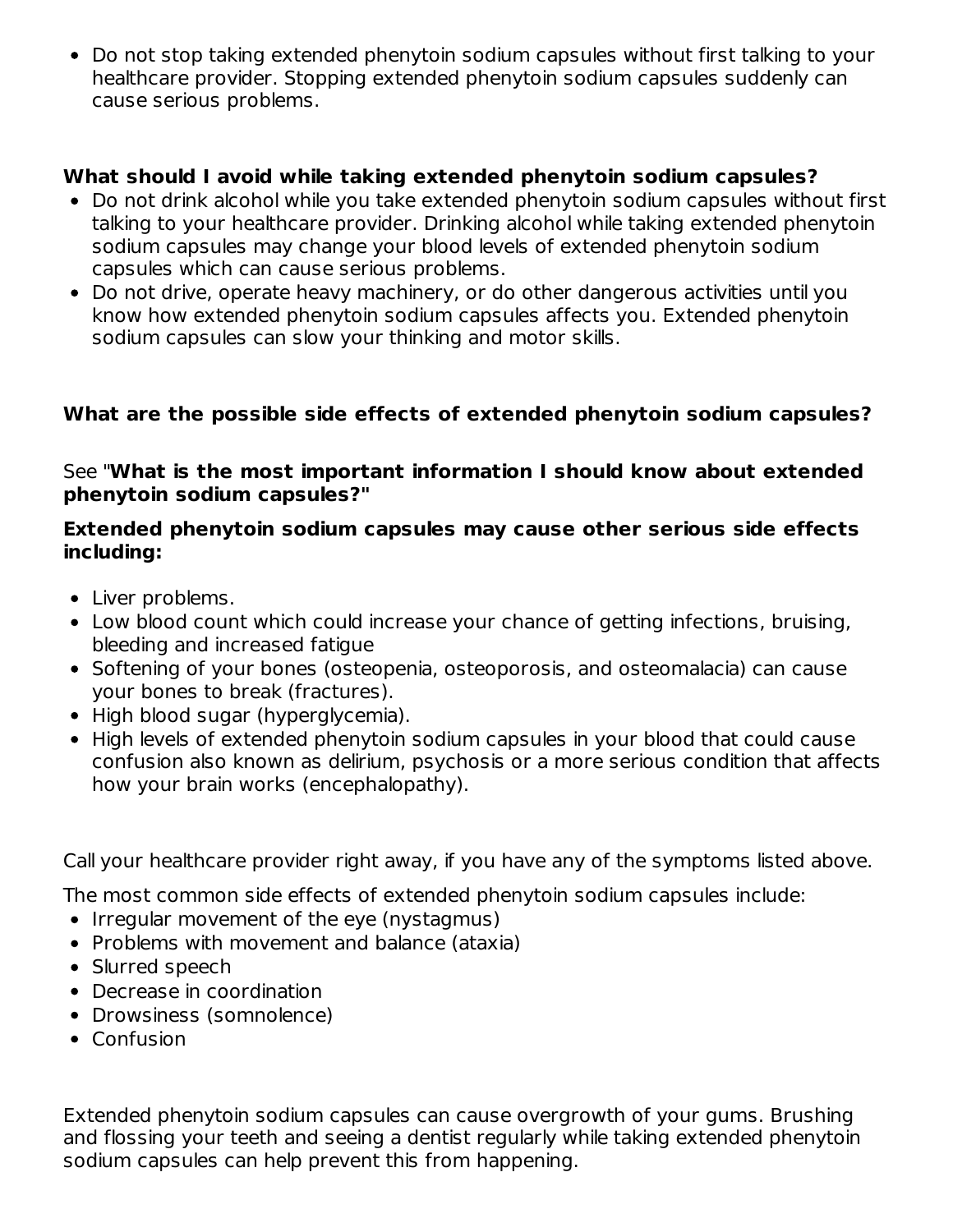These are not all of the possible side effects of extended phenytoin sodium capsules.

Call your doctor for medical advice about side effects. You may report side effects to FDA at 1-800-FDA-1088.

#### **How should I store extended phenytoin sodium capsules?**

- Store extended phenytoin sodium capsules at room temperature between 20° to 25°C (68° to 77°F).
- Store in tight, light-resistant containers.
- Protect from moisture.

#### **Keep extended phenytoin sodium capsules and all medicines out of the reach of children.**

### **General information about the safe and effective use of extended phenytoin sodium capsules.**

Medicines are sometimes prescribed for purposes other than those listed in a Medication Guide. Do not use extended phenytoin sodium capsules for a condition for which it was not prescribed. Do not give extended phenytoin sodium capsules to other people, even if they have the same symptoms that you have. It may harm them. You can ask your pharmacist or healthcare provider for information about extended phenytoin sodium capsules that is written for health professionals.

### **What are the ingredients in extended phenytoin sodium capsules?**

### **Active ingredient:** phenytoin sodium

**Inactive ingredients:** confectioner's sugar, hypromellose, magnesium oxide, magnesium stearate, microcrystalline cellulose, and talc. In addition, the empty hard gelatin capsule shells also contain gelatin, sodium lauryl sulphate, and titanium dioxide. The capsules are imprinted with edible ink containing black iron oxide, potassium hydroxide, propylene glycol and shellac.

For more information, call Aurobindo Pharma USA, Inc. at 1-866-850-2876.

This Medication Guide has been approved by the U.S. Food and Drug Administration

The brands listed are trademarks of their respective owners and are not trademarks of Aurobindo Pharma Limited.

**Dispense with Medication Guide available at: www.aurobindousa.com/medication-guides**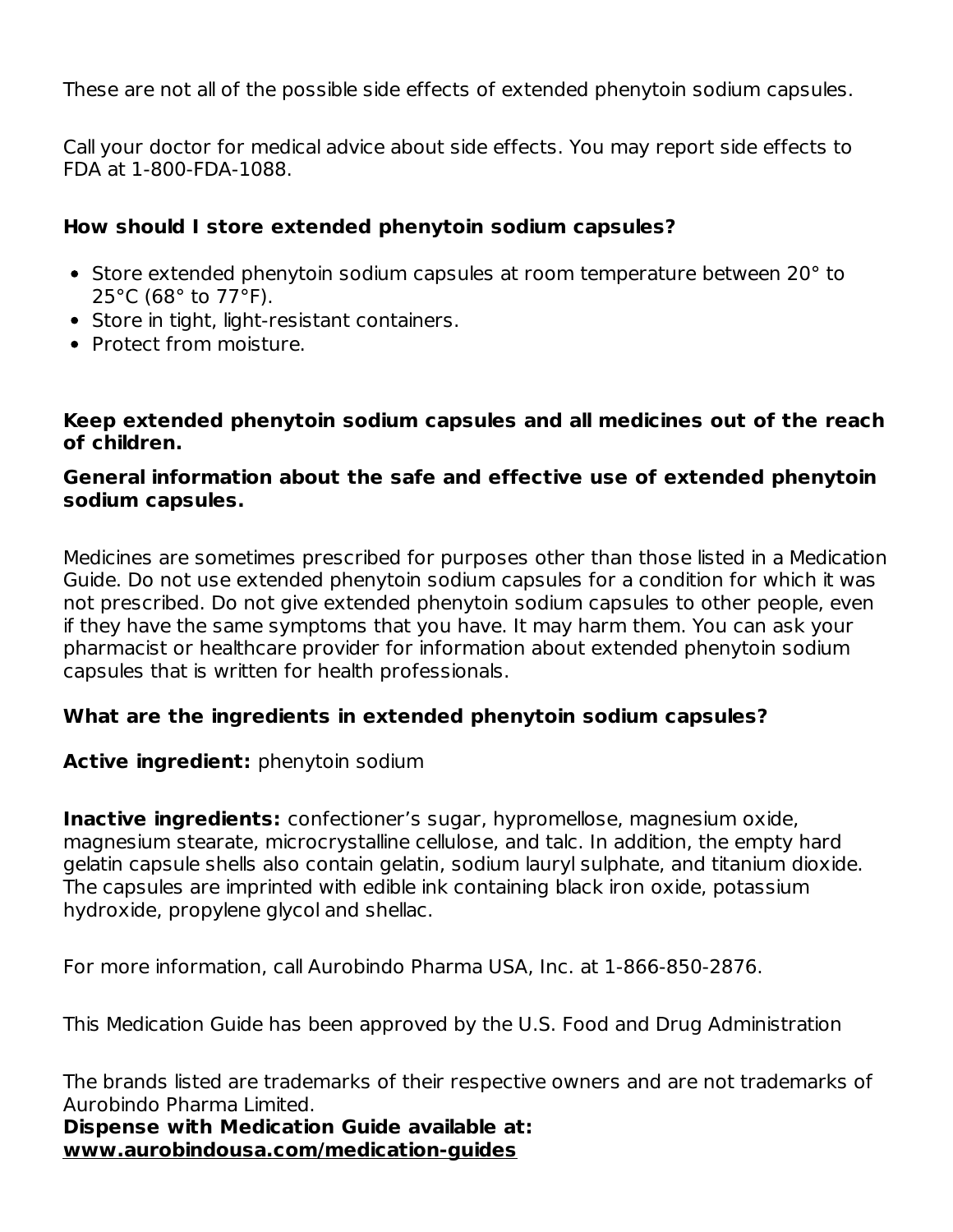Distributed by: **Aurobindo Pharma USA, Inc.** 279 Princeton-Hightstown Road East Windsor, NJ 08520

Manufactured by: **Aurobindo Pharma Limited** Hyderabad-500 032, India

Revised: 12/2021

# **Phenytoin Sodium ER 100mg Capsule**



| <b>EXTENDED PHENYTOIN SODIUM</b><br>phenytoin sodium capsule |                                          |                              |                                   |  |  |
|--------------------------------------------------------------|------------------------------------------|------------------------------|-----------------------------------|--|--|
| <b>Product Information</b>                                   |                                          |                              |                                   |  |  |
| <b>Product Type</b>                                          | <b>HUMAN PRESCRIPTION</b><br><b>DRUG</b> | <b>Item Code</b><br>(Source) | NDC:71335-1349(NDC:65862-<br>692) |  |  |
| ORAL<br><b>Route of Administration</b>                       |                                          |                              |                                   |  |  |
|                                                              |                                          |                              |                                   |  |  |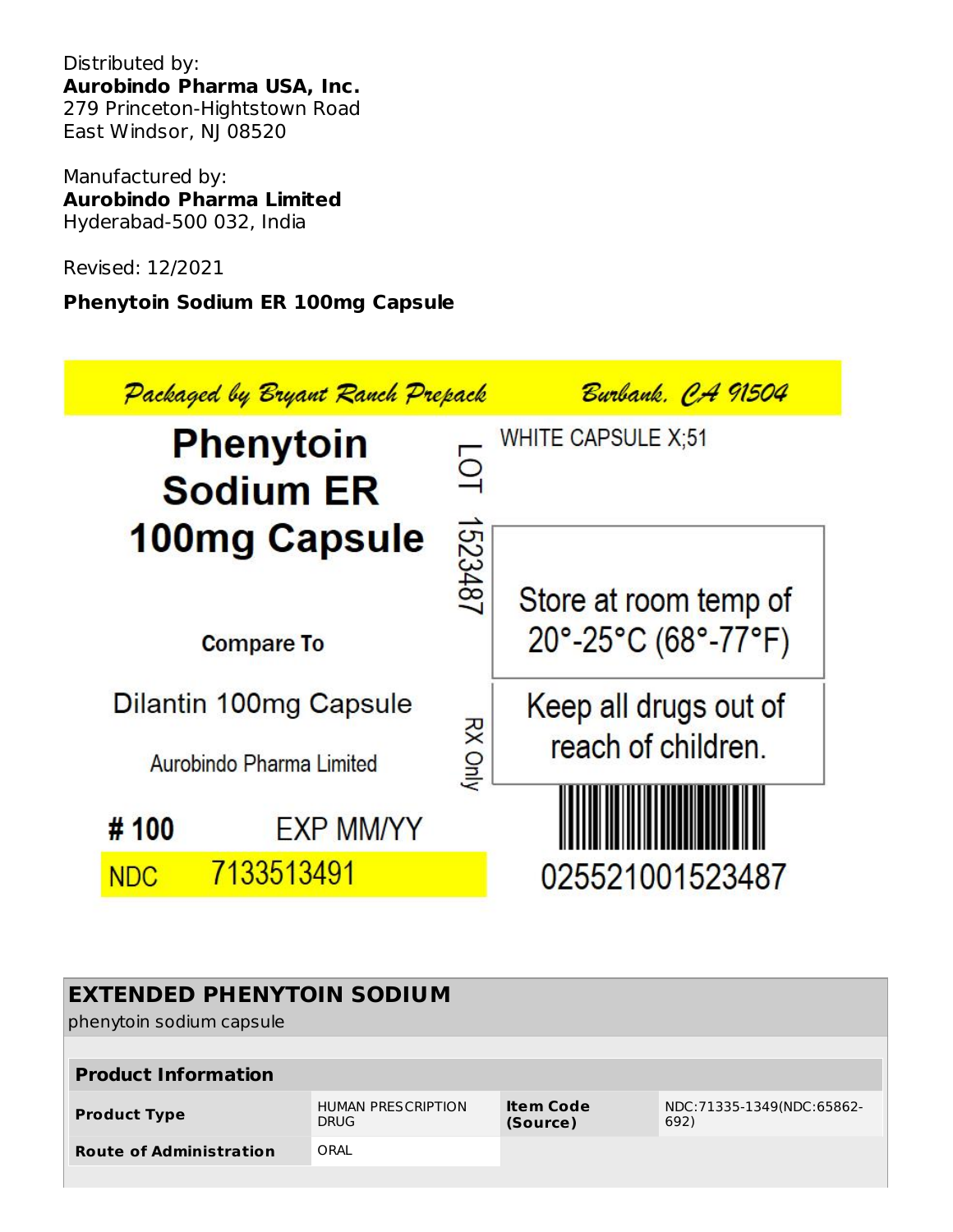| <b>Active Ingredient/Active Moiety</b>                                   |                                   |                  |  |  |  |
|--------------------------------------------------------------------------|-----------------------------------|------------------|--|--|--|
| Ingredient Name                                                          | <b>Basis of Strength Strength</b> |                  |  |  |  |
| <b>PHENYTOIN SODIUM</b> (UNII: 4182431BJH) (PHENYTOIN - UNII:6158TKW0C5) | PHENYTOIN SODIUM                  | $100 \text{ mg}$ |  |  |  |

| <b>Inactive Ingredients</b>                              |                 |  |  |  |
|----------------------------------------------------------|-----------------|--|--|--|
| <b>Ingredient Name</b>                                   | <b>Strength</b> |  |  |  |
| <b>SUCROSE</b> (UNII: C151H8M554)                        |                 |  |  |  |
| <b>HYPROMELLOSE 2910 (4000 MPA.S) (UNII: RN3152OP35)</b> |                 |  |  |  |
| <b>MAGNESIUM OXIDE (UNII: 3A3U0GI71G)</b>                |                 |  |  |  |
| <b>MAGNESIUM STEARATE (UNII: 70097M6I30)</b>             |                 |  |  |  |
| <b>MICROCRYSTALLINE CELLULOSE (UNII: OP1R32D61U)</b>     |                 |  |  |  |
| <b>TALC</b> (UNII: 7SEV7J4R1U)                           |                 |  |  |  |
| <b>GELATIN, UNSPECIFIED (UNII: 2G86QN327L)</b>           |                 |  |  |  |
| <b>SODIUM LAURYL SULFATE (UNII: 368GB5141J)</b>          |                 |  |  |  |
| <b>TITANIUM DIOXIDE (UNII: 15FIX9V2JP)</b>               |                 |  |  |  |
| <b>FERROSOFERRIC OXIDE (UNII: XM0M87F357)</b>            |                 |  |  |  |
| <b>POTASSIUM HYDROXIDE (UNII: WZH3C48M4T)</b>            |                 |  |  |  |
| <b>PROPYLENE GLYCOL (UNII: 6DC90167V3)</b>               |                 |  |  |  |
| <b>SHELLAC</b> (UNII: 46N107B71O)                        |                 |  |  |  |
|                                                          |                 |  |  |  |

| <b>Product Characteristics</b> |                |                     |                  |  |
|--------------------------------|----------------|---------------------|------------------|--|
| Color                          | <b>WHITE</b>   | <b>Score</b>        | no score         |  |
| <b>Shape</b>                   | <b>CAPSULE</b> | <b>Size</b>         | 17 <sub>mm</sub> |  |
| <b>Flavor</b>                  |                | <b>Imprint Code</b> | X:51             |  |
| <b>Contains</b>                |                |                     |                  |  |

# **Packaging**

| #                       | <b>Item Code</b>            | <b>Package Description</b>                            | <b>Marketing Start</b><br><b>Date</b> | <b>Marketing End</b><br><b>Date</b> |
|-------------------------|-----------------------------|-------------------------------------------------------|---------------------------------------|-------------------------------------|
| $\mathbf{1}$            | NDC: 71335-<br>1349-7       | 270 in 1 BOTTLE; Type 0: Not a Combination<br>Product | 10/02/2020                            |                                     |
| $\overline{2}$          | NDC:71335-<br>1349-1        | 100 in 1 BOTTLE; Type 0: Not a Combination<br>Product | 09/24/2019                            |                                     |
| $\overline{\mathbf{z}}$ | NDC:71335-<br>1349-2        | 30 in 1 BOTTLE; Type 0: Not a Combination<br>Product  | 02/14/2022                            |                                     |
|                         | $4$   NDC: 71335-<br>1349-3 | 180 in 1 BOTTLE; Type 0: Not a Combination<br>Product | 02/14/2022                            |                                     |
| 5                       | NDC:71335-<br>1349-4        | 90 in 1 BOTTLE; Type 0: Not a Combination<br>Product  | 02/14/2022                            |                                     |
| 6                       | NDC: 71335-<br>1349-5       | 120 in 1 BOTTLE; Type 0: Not a Combination<br>Product | 02/14/2022                            |                                     |
| $\overline{7}$          | NDC:71335-<br>1349-6        | 60 in 1 BOTTLE; Type 0: Not a Combination<br>Product  | 02/14/2022                            |                                     |

# **Marketing Information**